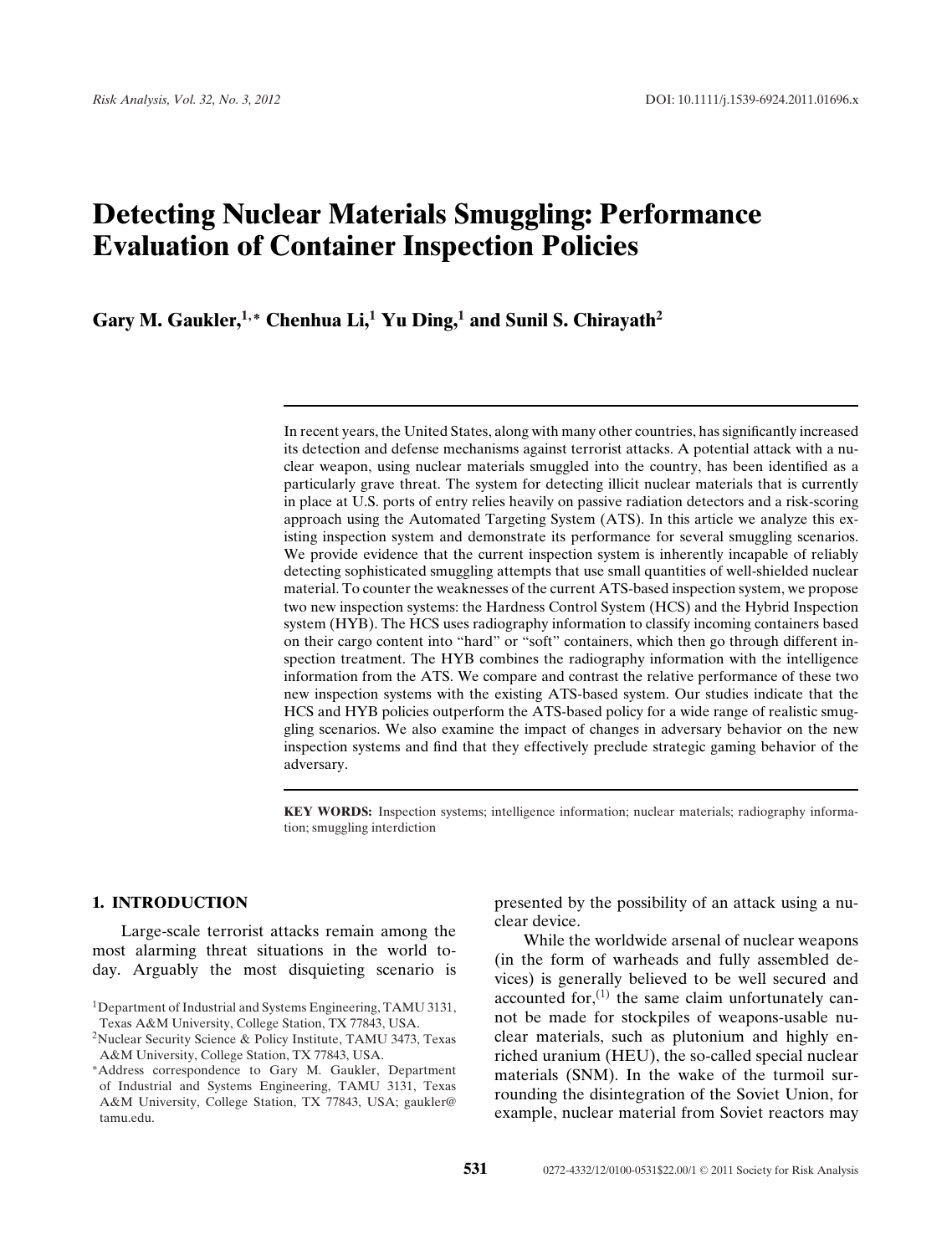have been diverted into illegal channels in unknown quantities. $(2)$ 

The danger, then, is that a terrorist group may acquire sufficient quantities of these nuclear materials, smuggle them into the United States, assemble them into a nuclear device, and use this device on a target on U.S. soil.

Illicit trade and smuggling of nuclear materials occur remarkably often: according to the International Atomic Energy Agency (IAEA), between 1993 and 2006, there were 1,080 confirmed incidents of illicit trafficking and unauthorized activities involving nuclear and radiological materials worldwide. Eighteen of these cases involved weaponsusable materials, which could be used to produce a nuclear weapon. $(3)$ 

Nuclear material could be smuggled into the United States in a variety of ways: hidden in a vehicle, in cargo containers, sent through mail, or carried in personal luggage through an airport. Among these, standard cargo container shipping is particularly vulnerable to smuggling nuclear materials. More than 15 million cargo containers arrive in the United States each year, $(4)$  and combined they carry more than 95% of U.S. imports by weight and 75% by value. $(5)$ 

Detecting nuclear smuggling, whether it be at a domestic or a foreign port, is difficult due to a number of reasons. First, compared to many other natural and man-made sources of radiation, HEU and plutonium are relatively "low-brightness" materials.<sup> $(6,7)$ </sup> This means that there is a low level of gamma and neutron particles being emitted by a unit quantity of plutonium and, in particular, HEU. The lower the amount of particles emitted, the more difficult it is to detect the presence of the material using detectors.

Compounding this difficulty is the expectation that a smart adversary may try to minimize chances of detection by smuggling very small amounts of material. Approximately 15 kg of HEU are necessary to fuel a nuclear weapon,<sup>(8)</sup> but an adversary could conceivably attempt to smuggle this total amount in much smaller quantities, perhaps down to 1 kg. For reference, 1 kg of HEU in solid form is approximately the size of a tennis ball. The smaller the quantity smuggled, the lower the number of particles emitted. In addition, both the gamma and neutron emissions from HEU and plutonium are easily shielded by large amounts of high-density metal, such as lead.

Furthermore, there are many sources of neutron and gamma radiation everywhere—from cosmic rays to emissions from concrete floors, ceramic tiles, fertilizer, bananas, cat litter, etc. Thus, the detection equipment needs to be able to differentiate at some level between radiation coming from background or from benign sources, and radiation coming from smuggled HEU or plutonium. Therefore, at any inspection station, an essential tradeoff exists between time and accuracy: inspecting more stringently tends to cost more and delays the cargo longer, but has a better chance of detecting smuggled nuclear material, if it is present. There are several detector technologies available, and each technology has limitations in its ability to detect and identify nuclear materials. Thus, the U.S. government needs to develop useful inspection policies to decide which technology to use for which container, the sequence of detector use, and the detector operational parameters.

The inspection system currently in use at U.S. and foreign ports is a layered system, which relies heavily on intelligence information supplied by a rule-based software system that attaches risk scores to individual cargo containers. This software system is called the Automated Targeting System (ATS). We mathematically analyze this layered inspection system in this article and demonstrate its performance for several smuggling scenarios. Based on the results of our study, we argue that this current layered inspection system is inherently incapable of reliably detecting sophisticated smuggling attempts that use small quantities of well-shielded nuclear material.

To counter the weaknesses of the pure ATSbased inspection system, we develop and analyze two new inspection systems in this article. The first such system (initially proposed in Gaukler *et al.*,<sup>(9)</sup> see also Section 2), which we call the Hardness Control System (HCS), uses information obtained from radiographic imaging to determine whether a given cargo container contains a large amount of shielding material (a "hard" container), or not (a "soft" container). Then, based on this classification, containers undergo different inspection treatment. The second new inspection system, referred to as the Hybrid Inspection System (HYB), integrates both this radiographic imaging as well as the current ATS approach into a single inspection system. We analyze and contrast these two inspection systems with the ATS-based system and evaluate their response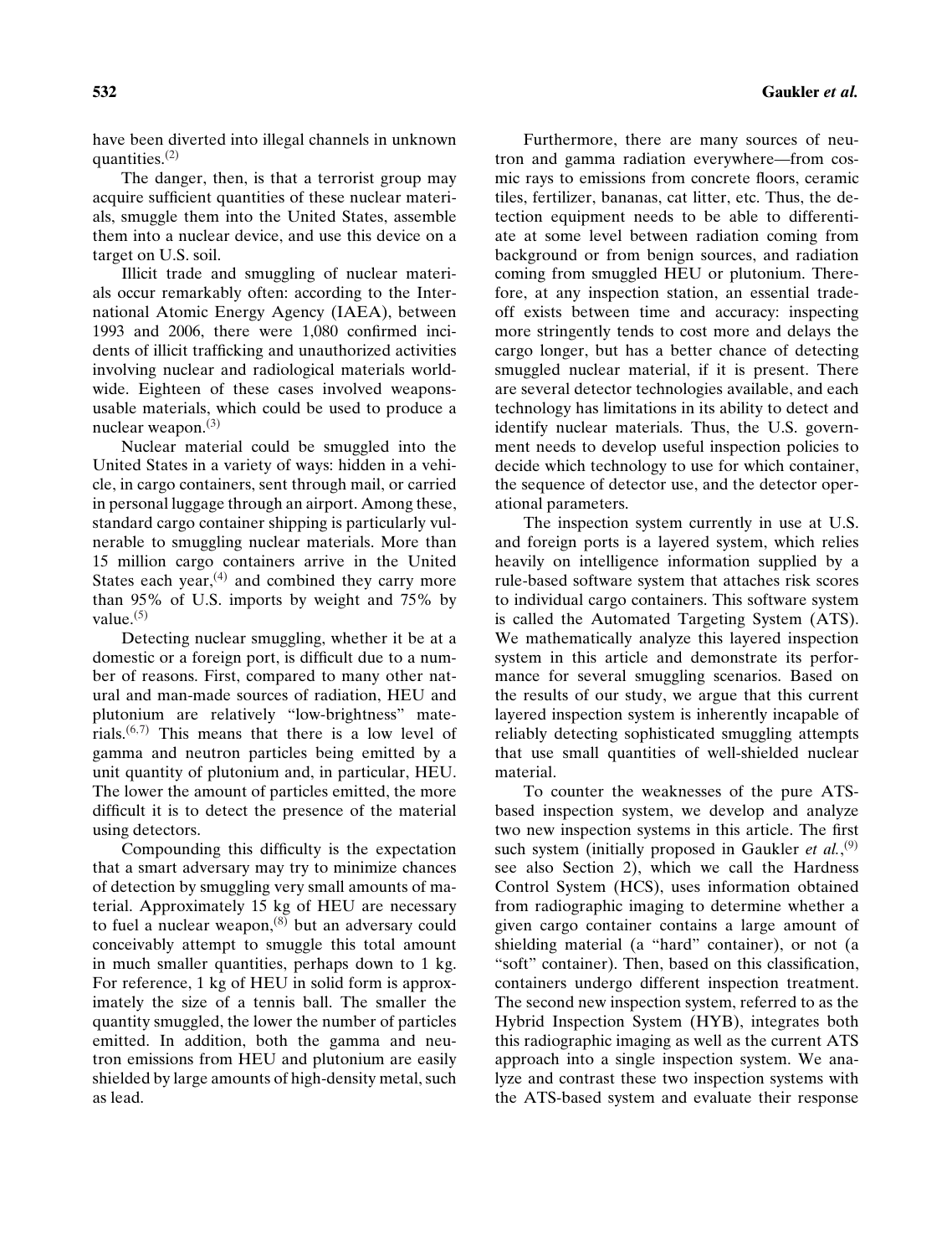to several possible adversary strategies. Our study indicates that for a wide range of scenarios, both the HCS and the HYB significantly outperform the ATS-based system, especially against sophisticated adversary strategies.

The remainder of the article is organized as follows. Section 2 provides a literature review of related research on preventing the smuggling of illicit nuclear materials or nuclear weapons. The current ATS-based inspection system is modeled in Section 3, and Section 4 contains an analysis of the ATS-based inspection system. Sections 5, 6, and 7 present and evaluate the proposed Hybrid inspection model. Overall conclusions and discussion are provided in Section 8.

## **2. RELATED WORK**

Our article expands on the work done by Gaukler *et al.*,<sup>(9)</sup> in which the authors propose replacing the current ATS-based detection system with a detection system that is radiography based. Rather than relying on intelligence information, the proposed system relies on calculated hardness measures obtained from radiographic images taken of each incoming container. From these images, a set of possible "container scenarios" is formed. A container scenario reflects the densities, positions, sizes, etc. of the items inside the container. The system is evaluated with respect to detection probabilities and inspection delay times, and both of these values are conditioned on the distribution of container types. A fundamental weakness of this radiography-based system is the dismissal of the intelligence information provided by ATS. A container's path through the detection system is determined solely by the data gathered from that container's radiographic image with no consideration of intelligence information in the manifest data that may suggest an alternative path.

In this article, we seek to eliminate this weakness by proposing a hybrid system that combines the use of both radiography imaging and the ATS system. Another major difference is that in Gaukler *et al.*,<sup>(9)</sup> the objective of the inspection policy optimization is to maximize a weighted average of detection probabilities for different container types. Such an objective formulation makes it potentially easier for adversaries to game the system if they are able to select a container type that has a low detection probability (DP). Instead, in our current work, we use an objective of maximizing the minimum DP. This gives assurance that independent of the adversaries' gaming abilities, the lower bound on DP is maximized. Finally, in our current model we allow for containertype-specific false alarm rates, whereas in Gaukler et al.,<sup>(9)</sup> there was a single false alarm rate applied to all containers types.

Other research that has focused on the inspection system of shipping containers with an emphasis on the threat of nuclear materials includes that of Wein *et al.*,<sup>(10)</sup> Elasyed *et al.*,<sup>(11)</sup> and Young *et al.*<sup>(12)</sup> The approach of Wein *et al.*<sup>(10)</sup> is an 11-layer security system that calls for shipper certification, container seals, and a targeting software system. Additionally, passive, active, and manual inspection of the containers is performed both at foreign and domestic ports. A Stackelberg game is used to formulate the attacker-defender strategies and ultimately obtain the optimal inspection strategy with respect to budget constraints and port congestion. Unlike this 11-layer system, our hybrid model incorporates radiography information along with the notion of container types. This allows for differentiation between containers laden with different materials, an important factor in measuring the effects of container loads on inspection system performance. Elsayed *et al.*<sup>(11)</sup> formulate a constrained optimization problem by modeling the inspection system at the port of entry as a sequential problem in which both the threshold levels and the sequence of the sensors must be determined. They employ the enumeration method to solve the optimization problem, minimizing total cost subject to given budget constraints. Young *et al.*<sup>(12)</sup> introduce to this model the additional objective of minimizing the total expected time in the system. The optimal sensor arrangement and optimal threshold levels are determined with a multiobjective optimization approach.

Much research is comparable to our own in that it focuses on the threat of nuclear materials smuggling but differs from our work in that it does not examine the tactical problem of deciding the specific inspection policy at a given location. Similarly, other research works do propose an inspection policy at a given location but the threat in question is not necessarily that of nuclear materials.

The problem explored by  $Pan^{(13)}$  and Morton *et al.*(14) as part of the second line of defense is the strategic, rather than tactical, problem of locating inspection stations and nuclear materials detectors along a long border when the inspection policy is assumed to be given. In order to determine these optimal locations,  $Pan^{(13)}$  and Morton *et al.*<sup>(14)</sup> develop a class of stochastic network interdiction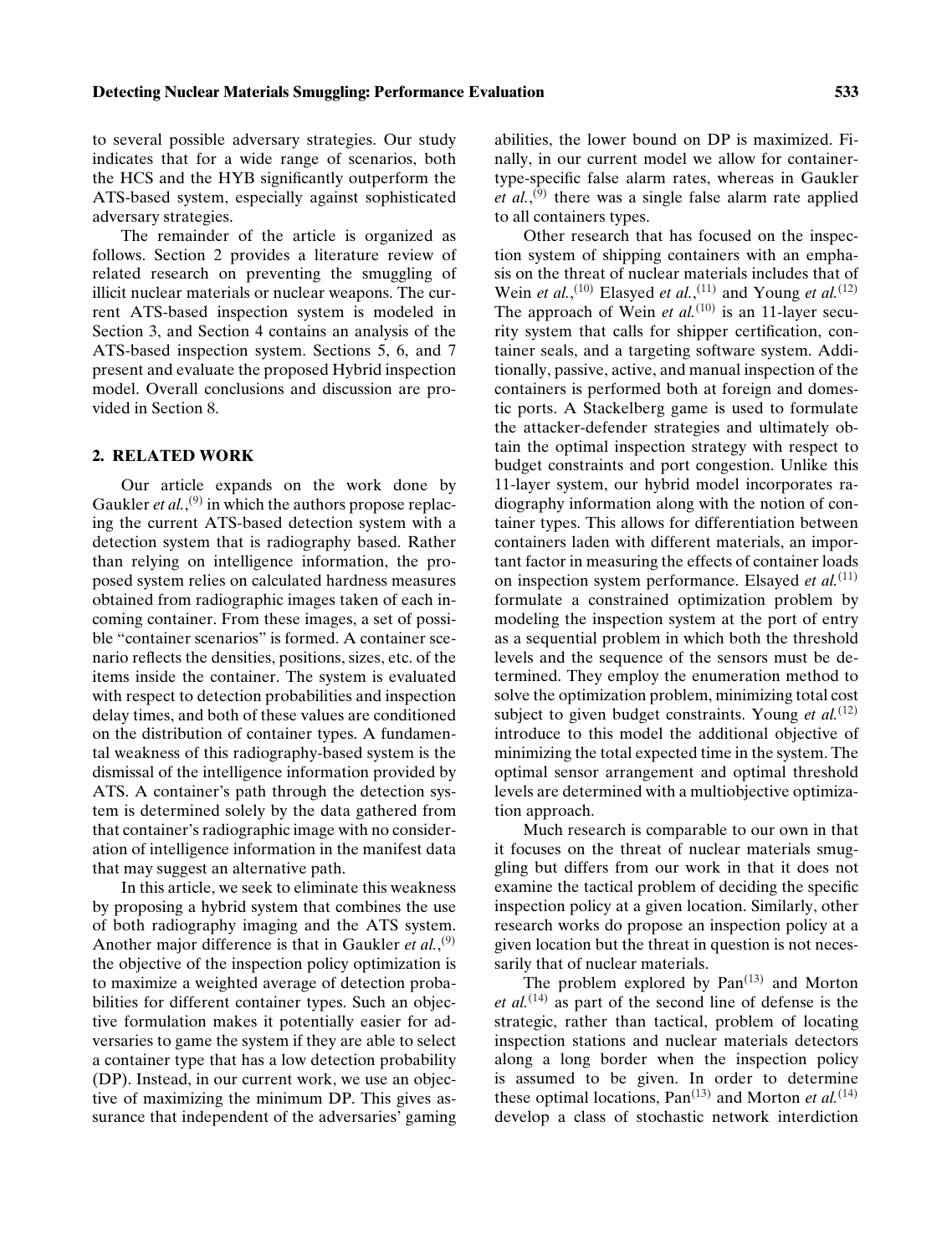models. The threat of nuclear materials is also the subject of the work done by Wein *et al.*,<sup>(15)</sup> Atkinson *et al.*,<sup>(16)</sup> and Atkinson and Wein;<sup>(17)</sup> however, in their work, it is assumed that nuclear materials have already been successfully smuggled beyond the border in question. In particular, they focus on the situation in which a terrorist is attempting to drive an already-assembled nuclear or radiological weapon toward a target in a city center. Wein *et al.*, (15) Atkinson *et al.*,<sup>(16)</sup> and Atkinson and Wein<sup>(17)</sup> investigate the last line of defense from different points of view, and formulate and solve the corresponding optimization problems. They apply stochastic dynamic programming, queuing theory, and game theory in order to model the behavior of the terrorist and the government both individually and together.

Boros *et al.*,<sup>(2,18)</sup> Stroud,<sup>(19)</sup> and Madigan *et al.*, (20) have all provided research on container inspection systems at the port of entry, but, in this research, special attention is not paid to nuclear materials. Boros *et al.*<sup>(18)</sup> seek to determine an optimal inspection strategy for sequential container inspection. To do so, they develop a large-scale linear programming model that includes various constraints pertaining to factors such as budget, sensor capacity, and time limits. Stroud<sup>(19)</sup> and Madigan *et al.*, (20) on the other hand, seek the optimal policy by formulating the inspection sequencing task as a problem of finding an optimal binary decision tree for an appropriate Boolean decision function. The work of Boros *et al.*<sup>(21)</sup> reviews and presents the research work that has been conducted for improving container inspection procedures using various optimization techniques.

Another area that lends itself to research very similar to our own is that of aviation security. For instance, Kobza and Jacobson<sup> $(22)$ </sup> examine an inspection system with different layers of detection by considering bags entering an aviation security system, taking several subpaths with different detection technologies. Unlike our work and the work down by Wein *et al.*,<sup>(10)</sup> however, they do not consider any queuing results. Additional research on the inspection of aviation passenger baggage for explosives has been done by Kobza and Jacobson<sup> $(23)$ </sup> and McLay *et al.*(24,25) Specifically, Kobza and Jacobson<sup> $(23)$ </sup> present a method to quantify the effect of dependence in security system architectures. They examine the Type I and Type II errors of a multidevice system and present probability models for access control security system architectures. McLay *et al.*(24) focus on risk-based issues in the detection of explosives in aviation security baggage screening models.

A cost-benefit analysis is performed in order to quantify the tradeoff between intelligence and screening technology capabilities. Finally, McLay *et al.*(25) introduce a new problem, the Sequential Stochastic Passenger Screening Problem, which utilizes passengers' perceived risk levels in order to determine an optimal passenger screening policy that maximizes the expected number of true alarms, subject to capacity and assignment constraints. Typically, the main targeted threat in these cases is the presence of explosives rather than nuclear materials.

# **3. THE CURRENT ATS-BASED INSPECTION SYSTEM**

The current inspection system at a given port is a layered system comprised of the ATS, as well as other detection hardware.

The first layer of security is the ATS, an expert system that identifies suspicious containers based on their manifest and customs entry document. The ATS is a decision-support tool used by the Customs and Border Protection that compares available information regarding incoming containers with additional intelligence data in order to assign a risk score to each container.<sup> $(26)$ </sup> It does this by considering information about the origin of the container, its destination, and its declared content. This information is available through the shipping manifest, the bill of lading, and other means. This risk score is meant to communicate whether or not a given container is likely to contain dangerous or smuggled materials. If a container receives a risk score above a predetermined cutoff point, it is considered "high risk" and sent directly to a manual inspection station where its contents are emptied and reviewed. Containers with risk scores falling below the cutoff point are considered "low risk" and proceed to an additional layer of detection.

This additional layer of detection involves passive radiation inspection. Passive detectors (such as the current radiation portal monitors (RPMs) deployed at U.S. borders<sup> $(27)$ </sup>) measure the emission of gamma rays as the containers pass through. If a container fails at this stage of the screening (i.e., it exhibits too large an emissions level), it is sent to manual inspection, where the container is opened up and examined. Passive tests are the fastest means of radiation detection, with a complete container scan taking on the order of 30–60 seconds. Manual inspection, on the other hand, can take several hours per container. However, manual inspection is much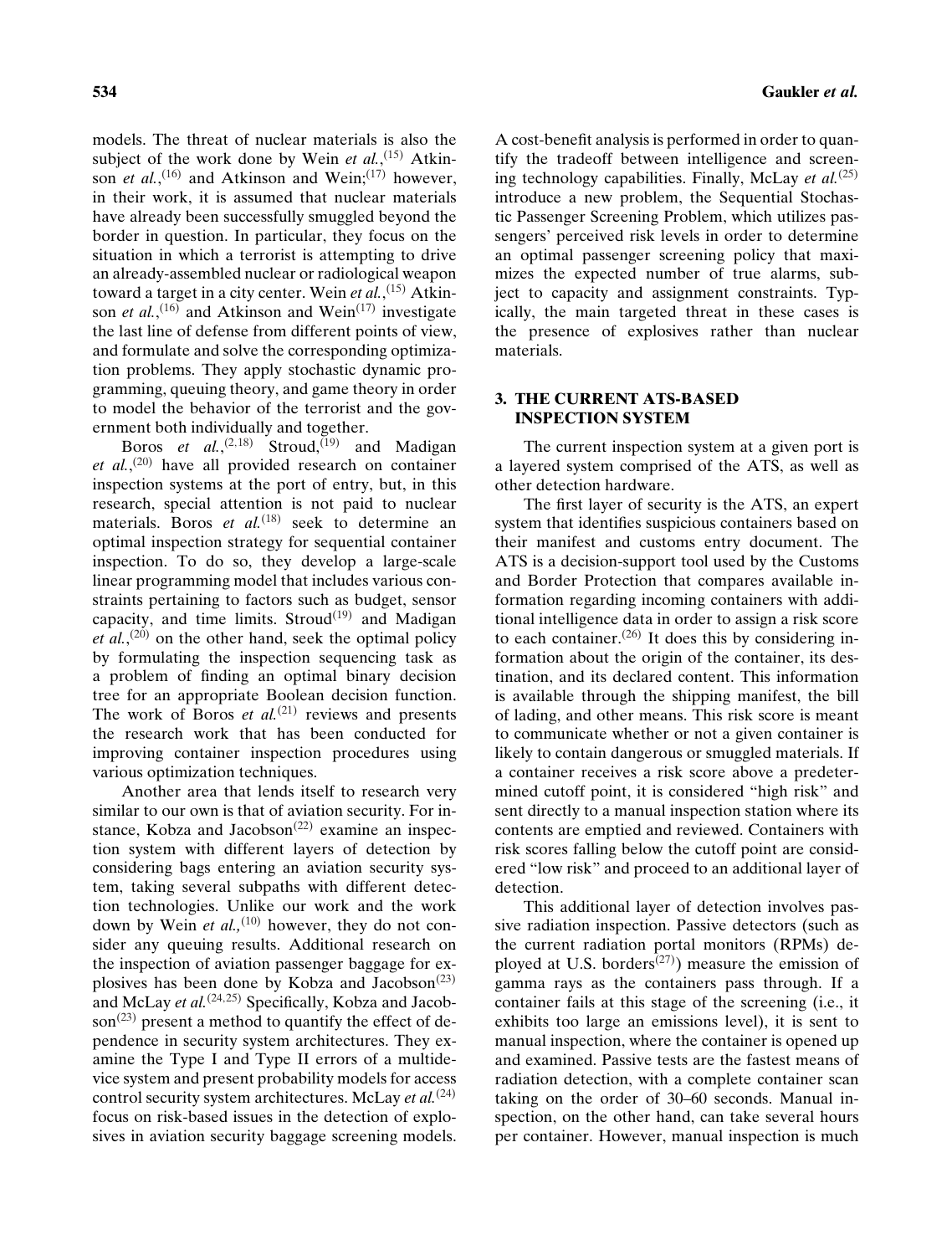

**Fig. 1.** ATS-based inspection system.

more capable in detecting nuclear materials, if they are present. A note regarding the use of terminology: manual inspection is generally referred to as the *secondary* inspection, while RPM inspection is part of the *primary* inspection.

In addition to RPMs, there also exist active radiation detectors. Active detectors emit gamma or neutron particles that pass through the container, while monitoring the particle counts being emitted from the container. This particle bombardment excites a reaction in nuclear material, if such material is present. This reaction produces a significantly higher particle emissions count when nuclear materials are present, which can then be used to ascertain the presence of nuclear materials.<sup> $(28)$ </sup> Failure at active screening would send a container to be inspected manually. However, apart from radiography, active detector technology is, at the time of writing of this article, only available in laboratory testbed settings and is not in use at ports of entry in the United States or abroad. We therefore do not include an active detector node in our analysis.

A flow graph of the current inspection system is given in Fig. 1 . We point out that this inspection system could either represent a domestic (U.S.) port, or a foreign port. In the case of a foreign port where containers are shipped to the United States, the loading node represents the actual loading of containers onto a ship, whereas in the case of a domestic port, the loading node represents the pick up of a container via truck or rail.

From Fig. 1, it is immediately clear that the performance of the ATS-based detection system is a direct function of (1) the reliability of container risk scores, and (2) the capability of the passive RPMs. (We assume from here on that when a container with SNM is manually inspected, the DP is 1.)

# **4. EXAMINING THE RELIABILITY OF THE ATS-BASED SYSTEM**

The performance of the ATS-based system is predicated on two components: the ability to assign "correct" risk scores to incoming containers, and the capability of passive detectors in detecting any infiltrated containers that the ATS may have missed.

Problems arise in the ATS system whenever one considers the possibility of "incorrect" risk score calculations. Imperfect intelligence may easily lead to the misclassification of a container as either "high" or "low" risk. If a container is misclassified, it may lead to one of two issues: (1) unnecessary congestion of the system or (2) undetected nuclear materials. The first would arise if a nondangerous container is classified as "high risk" and manually inspected and the second if a dangerous container is sent directly to passive inspection where the nuclear materials may go undetected.

It is important to understand that the ATS system was not created exclusively to aid in detecting nuclear materials smuggling. Rather, it is a comprehensive tool, developed to aid in the detection of all types of smuggling attempts, such as intercepting counterfeit goods, weapons smuggling, and illegal narcotics trafficking. As such, the container traits that the ATS system is checking against to ascertain a compromised container exhibit a wide variety and are necessarily of a general nature. Moreover, there is no historical data on nuclear smuggling events that targeted the United States, and thus it is not clear what signs of nuclear smuggling one would look for. Machine learning algorithms are not applicable due to this same lack of data. One might be inclined to use other smuggling data as a substitute, but commercial smuggling of drugs and even weapons is presumably significantly different from smuggling nuclear materials, in that there is a large flow of these goods. Thus, smugglers are prepared to see a fraction of these goods be detected, as long as the bulk of the contraband passes through. Given the extreme scarcity of special nuclear materials such as plutonium and HEU, it is unlikely that an adversary would treat smuggling them the same way as smuggling commodities. Note that the confirmed smuggling incidents reported by the  $IAEA^{(3)}$  took place in (Eastern) Europe and the states of the former Soviet Union. These reflect attempts to sell nuclear materials by "smugglers of opportunity." We argue that terrorist groups trying to smuggle SNM into the United States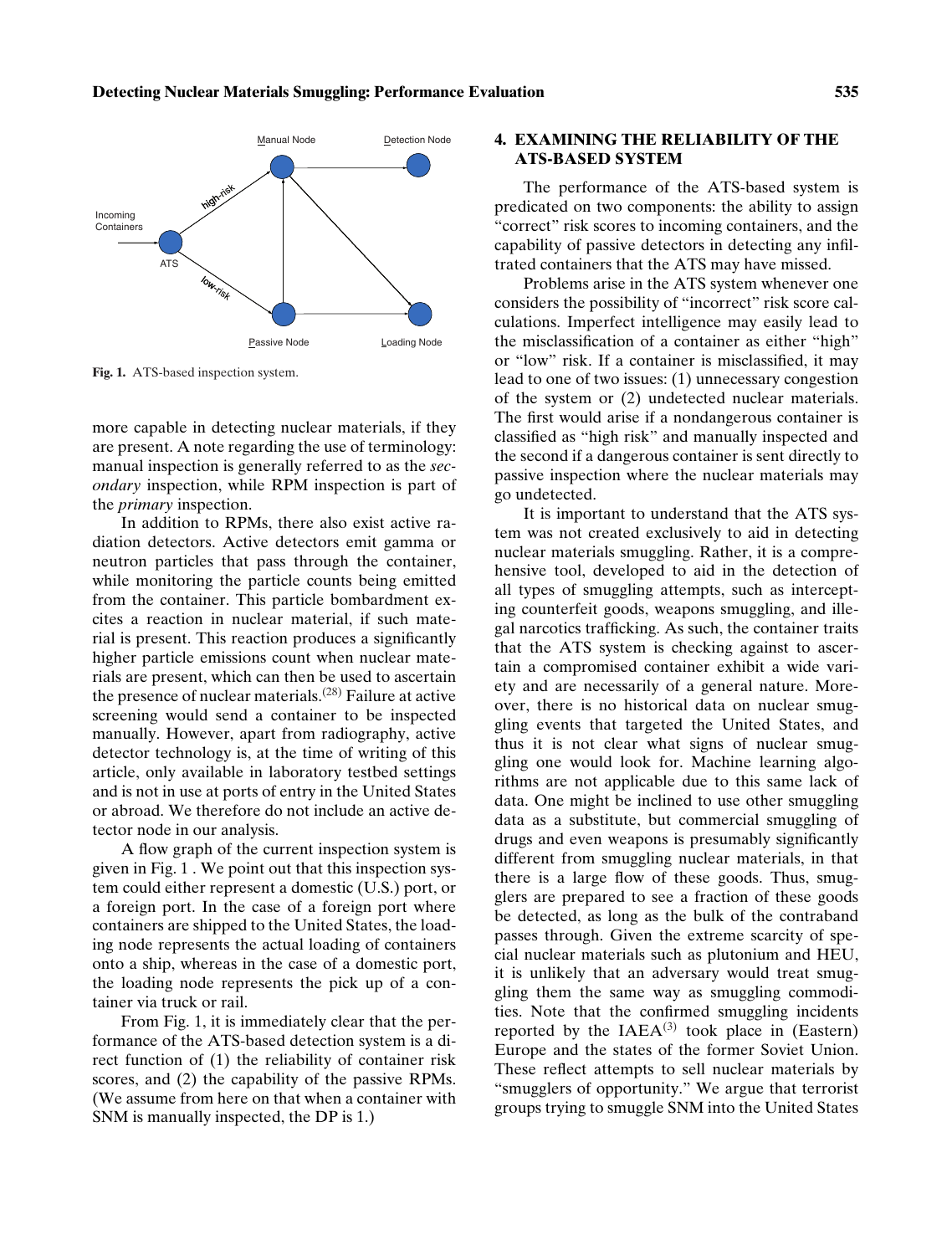represent a significantly different, more sophisticated adversary.

Thus, it appears questionable that the ATS system will be able to reliably identify nuclear materials smuggling attempts, and therefore there is a perceived high likelihood that a container with SNM may not enter secondary inspection directly, but will rather be relegated to an RPM inspection. Indeed, congressional testimony as cited in Cirincione *et al.*(29) indicates that the capability of the ATS with respect to nuclear materials smuggling has "not been proven to be any better than selecting containers at random."

Most existing passive detectors, including the RPMs currently installed at sea ports and land border crossings, operate by counting gamma or neutron particles across a predefined energy range (energy bins). For example, a particular RPM may count all gamma particles across the range 0.8–1.1 MeV. Based on the particle counts recorded by the detector, a decision is then made whether these count data correspond to "normal" emissions, or whether this is due to the presence of SNM. To implement this decision making, a threshold policy is used: if particle counts are above a threshold, perform additional inspection.

Statistically, the number of particles of a certain energy range, emitted over a time window, follows a Poisson distribution. For large enough particle counts, this Poisson distribution can be approximated by the Normal. $(10)$  Thus, the fundamental problem of detecting special nuclear materials in a container using a single passive detector can be described as follows.

For a particular container type  $s$ , let  $\Psi_s$  (mean  $\mu_{\Psi_s}$ , standard deviation  $\sigma_{\Psi_s} = \sqrt{\mu_{\Psi_s}}$ ) be the normal random variable describing particle incidence at a detector when no SNM is present; and let  $\Omega_s$  (mean  $\mu_{\Omega_s} \ge \mu_{\Psi_s}$ , standard deviation  $\sigma_{\Omega_s} = \sqrt{\mu_{\Omega_s}}$ ) be the normal random variable describing particle incidence at a detector when SNM is present. Find the threshold  $t<sub>P<sub>s</sub></sub>$  such that the probability of detection of SNM (the area under the probability density function (pdf) of  $\Omega_s$  to the right of  $t_{P_s}$ ) is maximized, subject to the probability of false alarm (the area under the pdf of  $\Psi_s$  to the right of  $t_{P_s}$ ) being less than some predetermined number.

What makes this problem challenging is the degree of overlap between the two pdfs. For any threshold that we stipulate for the detector operation, there is a probability that the container with the HEU will be let pass by the system. The lower the threshold is



**Fig. 2.** Detection probability, false alarm probability, and distribution overlap.

set, the higher the DP, but also the higher the percentage of undesirable false alarms.

Fig. 2 shows these two pdfs for a particular shipping container that we simulated using MCNP.<sup>(30)</sup> MCNP is a software package developed at Los Alamos National Lab. This software is the *de facto* industry standard for performing nuclear transport calculations for particles such as photons, neutrons, and electrons. The software simulates the creation of particle emissions, particle trajectories, and particle interactions with surrounding materials, including absorption, reflection, scattering, and attenuation. The container modeled here is loaded with textiles, plastics, and some metal items. Background radiation is modeled coming primarily from the concrete floor on which the container sits. Two passive detectors were simulated, on both sides of the container, similar to an RPM. We inserted a 1 kg sphere of HEU into this container as the special nuclear material.

Fig. 2 demonstrates the significant overlap between the two distributions. The tradeoff between DP and false alarms is dire. In order to attain a reasonable DP, one would have to accept an unreasonable number of false alarms; more than any secondary inspection installation would likely be able to process.

We can conclude from this discussion that a system that relies only on the capabilities of passive radiation detection will necessarily be severely limited in its performance. This limitation exists because the gross counts of gamma or neutron particles from containers with shielded HEU are only slightly higher than normal background emissions.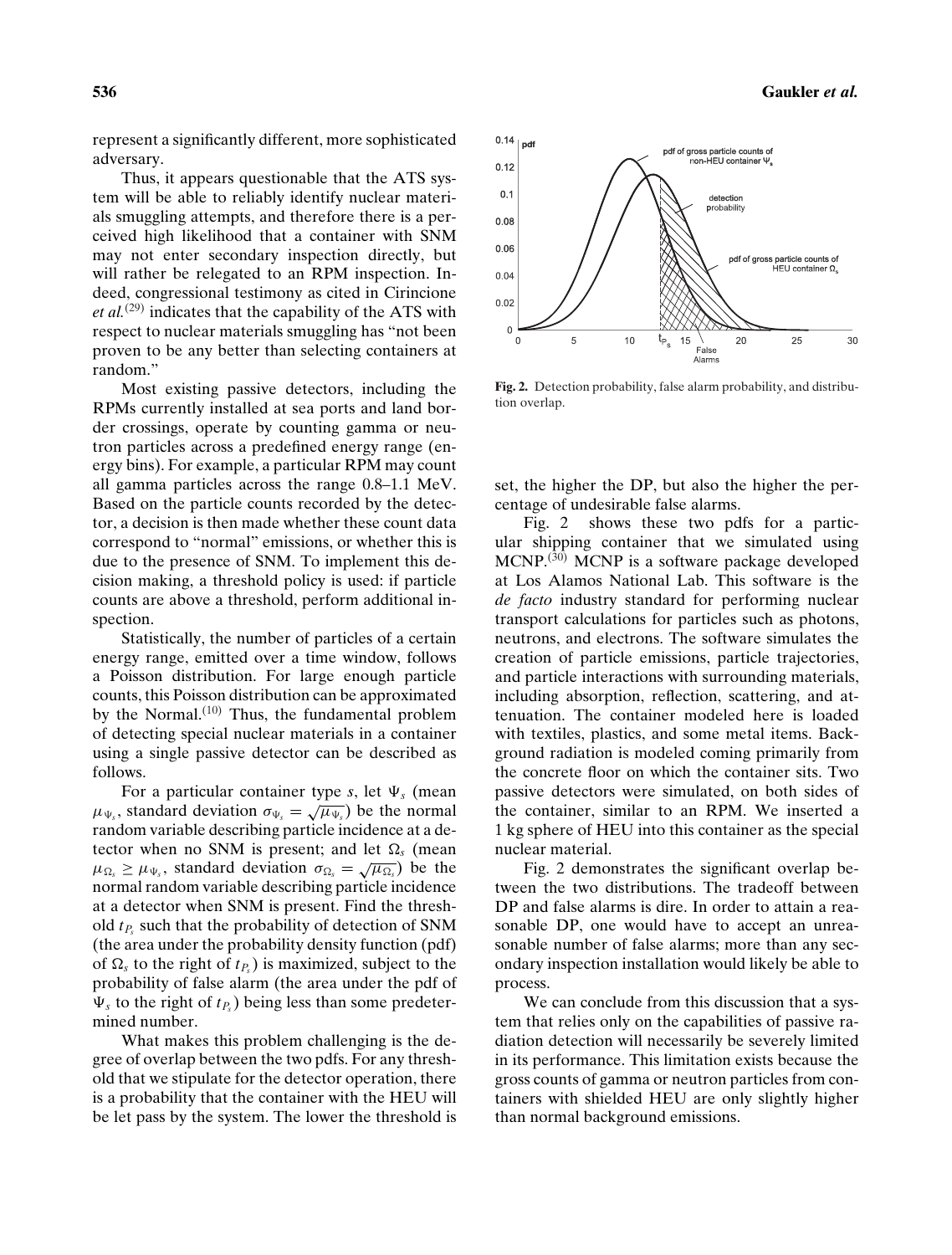#### **Detecting Nuclear Materials Smuggling: Performance Evaluation 537**



**Fig. 3.** Hardness control system.

Thus, the two major determinants of the performance of the ATS-based system, the "correctness" of the ATS risk scores and the capability of the passive detectors, both appear unsuited to defending against a sophisticated and determined adversary who uses shielding to his advantage.

## **5. IMPROVED INSPECTION POLICIES**

In order to improve on the systemic weaknesses of the ATS-based system, we here develop two inspection policies that incorporate the use of radiographic imaging.

## **5.1. The Hardness Control Policy**

The HCS inspection policy is a refined version of the model described and analyzed in Gaukler *et al.*<sup>(9)</sup> Fig. 3 shows the flow diagram for this system.

For the HCS, the ATS node is replaced by a new inspection step, the radiographic imaging node. All incoming containers arrive at this radiography node. At the radiography node, x-ray equipment, similar to the Z portal systems currently deployed at the San Ysidro, CA border checkpoint,  $(31)$  is used to scan every container. The *z*-values (or atomic numbers) of the materials inside the container determine the scattering and absorption of the x-ray radiation as the container is scanned. High *z*-value materials (having high density) absorb more x-ray radiation and leave a dark area in the resulting radiographic image, while a low *z*-value material (having low density) leaves a bright area. From the darkness of the items (or areas) in the radiography image(s), it is possible to infer the *z*-value of the corresponding contents in the container. Thus, the radiographic images can be used to determine the distribution of the *z*-values of materials stored inside the container.

This distribution of the *z*-values is then used to determine a measure of how hard it would be for a given passive detector to detect HEU inside that particular container. We call this measure the hardness of the container, and denote it by *hs*. For example, a container that is empty, or loaded with low *z*-value materials like textiles, has a low hardness; meaning that even an unsophisticated passive detector has a reasonable chance to detect HEU inside, if there is any. On the other hand, for a container that is loaded with high *z* metal items, a passive detector would not be able to discriminate, and therefore this container would be sent to manual inspection directly. Thus, the radiography information is used to determine whether to send a container to passive inspection, or to manual inspection directly. As in the ATS-based inspection system, containers that are flagged at the passive inspection node are sent to manual inspection.

Different from the simpler model in Gaukler et al.,<sup>(9)</sup> we apply a randomization treatment at the radiography node as follows: if the hardness measure for container type *s* is higher than a threshold  $t_R$ , then a randomly selected proportion  $a, 0 \le a \le 1$ , of container type *s* is elevated to manual inspection. If a container is not selected for manual inspection, it will be sent to passive inspection. The idea behind the randomization treatment is to reduce congestion and to allow for more effective use of manual inspection. The randomization parameter *a* is a decision variable in our new model. Hence our formulation is a generalization of the HCS policy presented in Gaukler *et al.*(9)

#### **5.2. The Hybrid Policy**

In major contrast to the HCS, this new inspection policy also incorporates the use of intelligence data, as seen in the pure ATS-based system. We therefore call this new inspection policy the hybrid policy (HYB).

Fig. 4 shows the flow diagram for this hybrid system. As with the current inspection system, the first inspection of the proposed hybrid system is still the ATS, which considers the manifest data and intelligence information and classifies containers as either "high-risk" or "low-risk" containers. The high-risk containers are routed directly to manual inspection. For low-risk containers, a new inspection node, the radiography node, is added to the system. Low-risk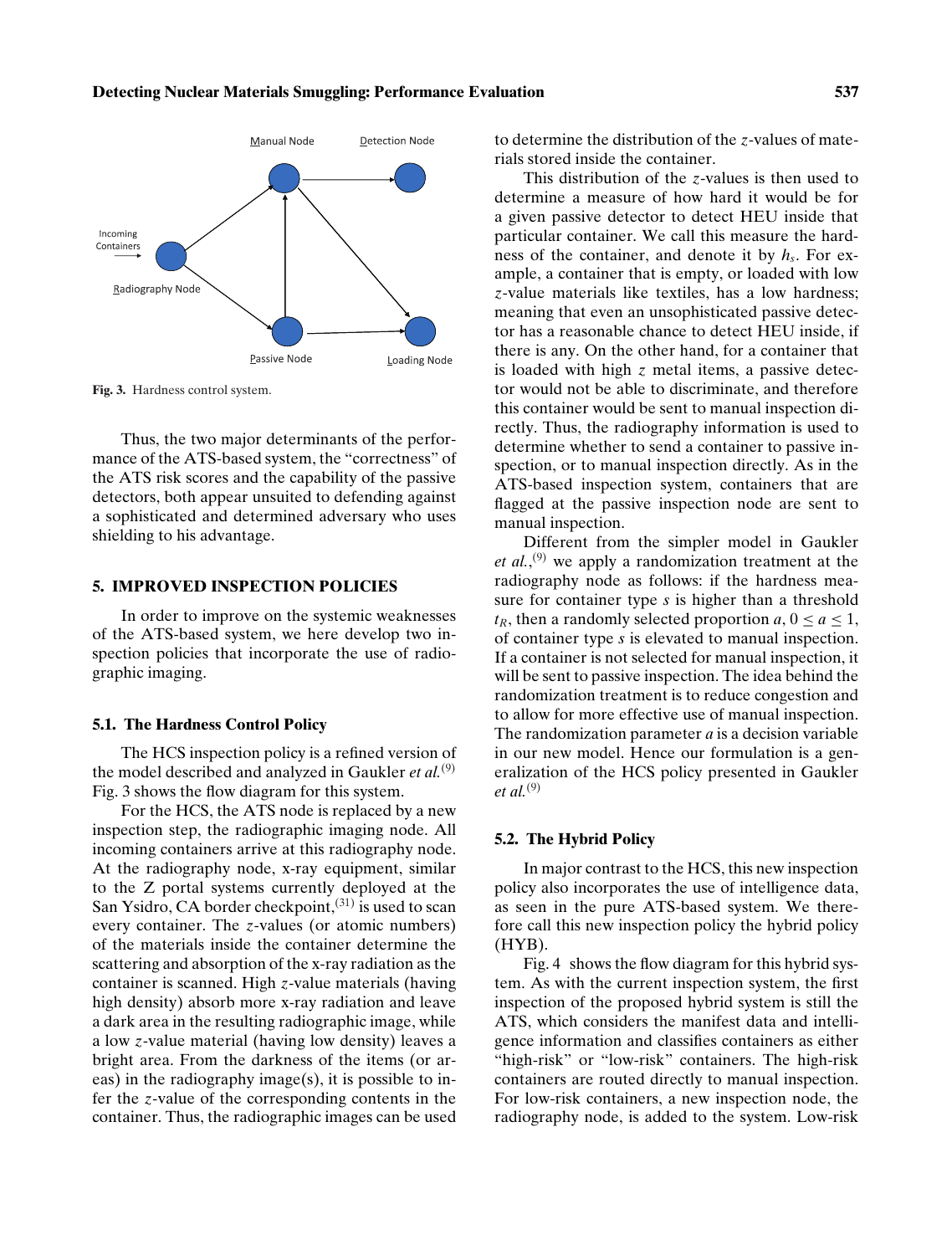

**Fig. 4.** Hybrid inspection system.

containers are sent to this radiography node, instead of the passive inspection in the ATS-based inspection system. The radiography information is then used in the same manner as in the HCS system to determine whether to send the container to passive inspection, or to manual inspection directly. Containers that are flagged at the passive inspection node are always sent to manual inspection. The radiography node in the hybrid system works the same way as in the HCS system.

Thus, the basic ideas behind the hybrid policy are (1) to use intelligence information whenever it is indicated that a container is "suspicious," and (2) for those containers that are "unsuspicious," make their treatment dependent on how difficult it is for the passive detector to differentiate between HEU inside or not for that particular container.

In the following section, we describe the modeling aspects for the ATS-based system, as well as the HCS and HYB systems. The detailed model formulations are provided in Appendices B–E.

## **6. MODELING THE INSPECTION SYSTEMS**

In order to realistically model and analyze the behavior of the inspection systems, we need to be able to describe five aspects:

- (1) the level of emissions of gamma and neutron particles from shipping containers, dependent on differing contents of the containers;
- (2) the performance of differing types of radiation detectors with respect to the emissions from (1), and the natural background radiation;
- (3) the "hardness" of containers;
- (4) the intrinsic "accuracy" of the risk scores that the ATS system is built upon;
- **538 Gaukler** *et al.*
	- (5) an inspection policy that describes (as a function of the inputs from  $(1)$ – $(4)$  when to escalate a container from passive inspection to manual inspection, and when to let a container pass.

## **6.1. Emissions and Detector Modeling**

We choose to model aspects (1) and (2) using MCNP. We model both shipping containers (with their contents), as well as the nuclear detector performance. For our purpose of evaluating nuclear radiation emitted from a shipping container, we provide MCNP with the geometric and structural properties of a shipping container, as well as the *z*-value matrix representing the contents of the container. The *z*-value, also called atomic number, describes the number of protons in an atomic nucleus. The information on the *z*-values of the materials inside the container is crucial because both gamma and neutron emissions from SNM are easily attenuated (shielded) by high *z*-value materials. Hence the material contents of a container strongly influence the emissions that a detector can register outside the container.

Based on the container model, radiation fluxes are computed by MCNP for defined regions around the container, and the flux values are then incorporated into a detector model to arrive at gross particle counts.

Thus, the MCNP code takes the *z*-value matrix associated with a container type as its input, and simulates the detection performance of a given type of detector. The MCNP code counts how many particle hits (i.e., influx) the simulated detector will register for a specified exposure time, and outputs the average influx per unit time per unit detector area. In our work, we only model gamma radiation fluxes because neutron emissions in the case of HEU are extremely low (at the rate of roughly  $1/s/kg$ ),  $(6,32)$  and thus not useful for the relatively short detection exposure times attainable at a port of entry.

Fig. 5 is a 3-D view of a sample 20-foot cargo container model used in the MCNP code. The large boxes shown in the figure that make up the container represent areas of different *z*-value materials (i.e., the cargo material) inside the container. The small boxes, along the outside of the container, represent the volumes in which the radiation flux is captured in MCNP. The detectors are located on both long sides of the container at a distance of 1 foot from the container walls. The natural radiation background is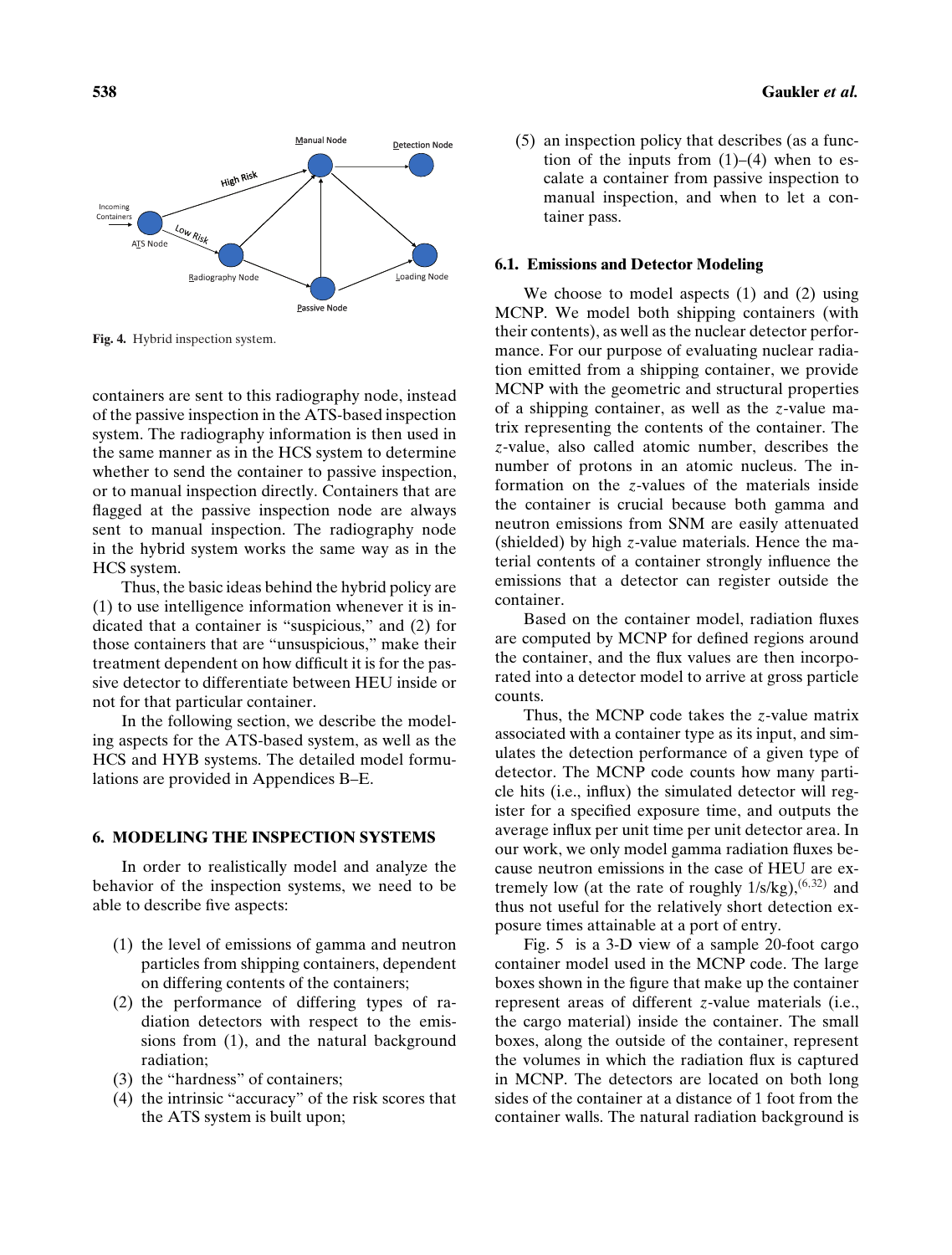

**Fig. 5.** 3-D image of container model in MCNP.



**Fig. 6.** Determination of the hardness measure.

modeled by putting a sandstone concrete floor under the container, with thickness of 1 foot, and length and width five times that of the container. For modeling situations where HEU is present, a 1 kg HEU sphere (60% U-238, and 40% U-235) with 1 cm lead shielding is placed in the center of the highest *z*-value box in the container. This placement of the HEU represents the hardest possible case for detection, and thus is likely to be an adversary's best choice.

The gamma emissions registered by the passive detector can come from two sources: the first component is the naturally occurring background level. This background level is influenced by the container and its cargo (e.g., the presence of NORM); by the container surroundings; and by the amount of shielding that is present at the detector to keep background radiation from being registered. The second component is the actual radiation emitted by the SNM, attenuated by the container cargo and any shielding material that may be present.

The gamma emissions stemming from natural background radiation, denoted by  $\Psi_s$ , are modeled as a normal random variable with a standard deviation equal to the square root of the mean. Similarly, the gamma emissions when HEU is present (including both the HEU emission component and the background radiation component), is another normal random variable, denoted by  $\Omega_s$ .

## **6.2. Hardness Determination**

To quantify the hardness  $(h<sub>s</sub>)$  of a container type, we also utilize MCNP. The MCNP code takes the *z*-value matrix associated with a container type as its input, and simulates the performance of a given type of passive detector. It counts how many photon particle hits the simulated detector will receive for a specified exposure time. The MNCP code outputs the average photon counts per unit time per unit detector area. From this information, we construct the pdfs of particle counts for that container, with and without a given quantity of HEU placed inside. The hardness is then computed as the area of overlap between the two pdfs; see Area A in Fig. 6 .

The higher this overlap between the distributions, the larger the hardness measure. Details on the mathematical derivation of the hardness measure are given in Appendix A.

#### **6.3. Reliability of Risk Scores**

To address the fourth aspect—the reliability or accuracy of ATS risk scores—we assign a measure of reliability to the risk scores. As we argued before, if the ATS was perfectly accurate, then it would be (from a DP standpoint) the optimal system, since it would always assign any container with HEU to the set of high-risk containers. In reality, the intelligence used in the ATS is likely less ideal. Thus, we need to assess and model how reliable the ATS classification can be.

To create this reliability measure, we adopt the "trust" concept  $(\delta_{\text{ATS}})$  that was introduced in McLay *et al.*(24) This trust measure is defined as the ratio of the probability that a container labeled "high-risk" contains HEU versus the probability that a container labeled "low-risk" contains HEU. Thus,

$$
\delta_{\text{ATS}} = \frac{P(\text{HEU} \mid \text{HR})}{P(\text{HEU} \mid \text{LR})}.
$$
 (1)

If this ratio is one, this indicates that the intelligence is no better than random sampling. High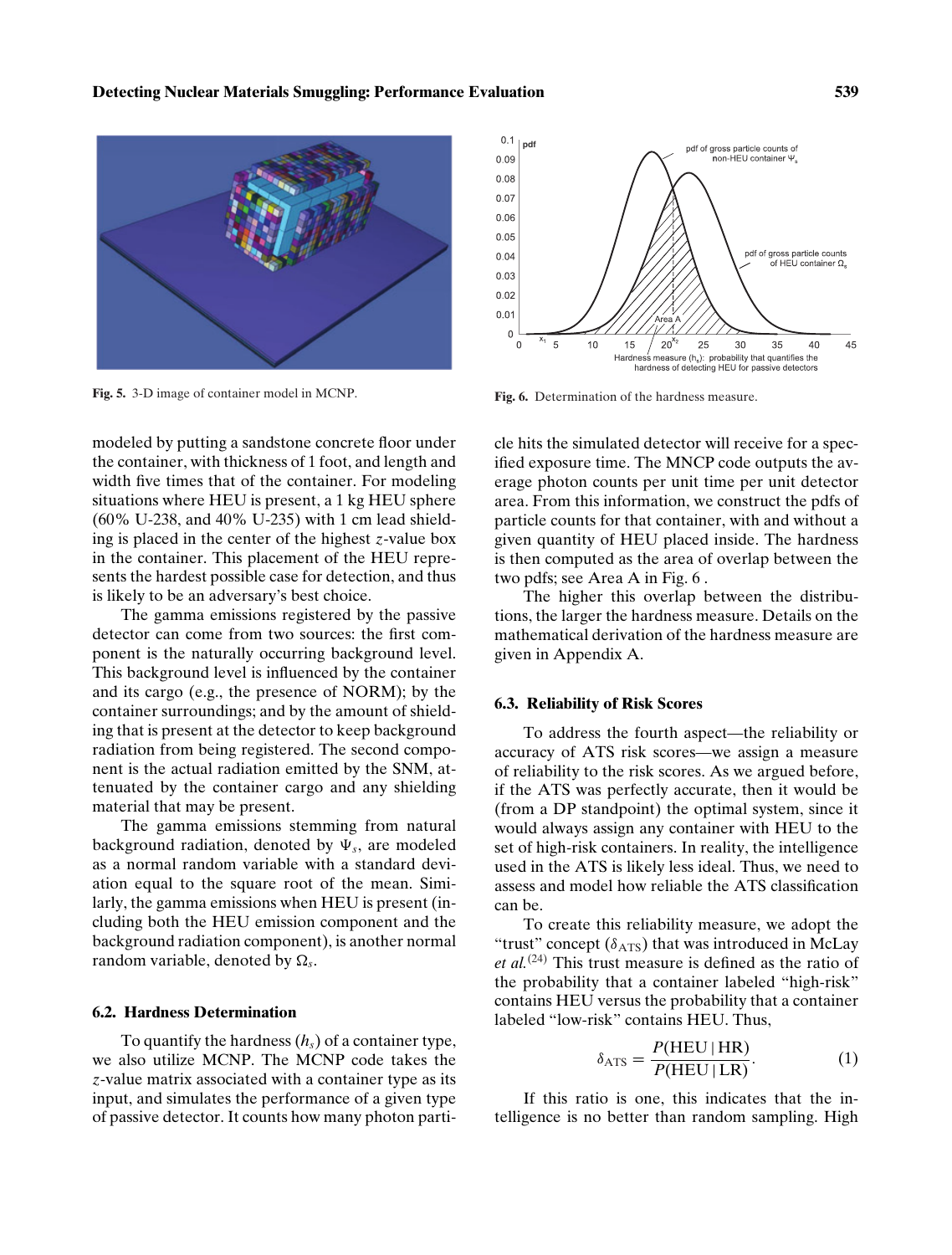values of  $\delta$ <sub>ATS</sub>, on the other hand, indicate that the high-risk containers are significantly more likely to contain HEU than the low-risk containers, and thus the reliability of the ATS risk scoring is great. It is possible that  $\delta_{\text{ATS}}$  < 1, and risk scoring could be worse than random sampling in the presence of sophisticated adversaries.

#### **6.4. Optimization of Inspection Policies**

Modeling the inspection policy is handled in our approach by treating the inspection system as a queueing network. In this queueing network, the individual inspection stations correspond to servers, and the containers line up for service. A threshold policy is used to decide when to escalate a container to the next inspection step, or let the container pass. This means that there is a critical number  $t_{P<sub>s</sub>}$  such that if the emissions registered at the passive detector are higher than  $t<sub>P<sub>s</sub></sub>$ , then the container is going to be escalated to manual inspection; else the container is cleared and leaves the system.

For any choice of thresholds, we can calculate the probability that a particular container, if it has SNM inside, will be escalated to manual inspection, and during manual inspection will be found to have SNM inside. This quantity then is the DP. The DP is, strictly speaking, a conditional probability because it is conditioned on the event that a particular container contains a quantity of SNM. Besides the DP, we are also interested in the time delay that is experienced by a particular container as it moves through this inspection system. Since the more reliable detection method, manual inspection, takes significantly longer time to complete than passive inspection, there is a tradeoff between DP and the time delay experienced by containers.

Thus, the inspection system can be formulated as an optimization problem, in which the U.S. government chooses an inspection policy that maximizes DP, subject to a constraint on the average delay time a container may experience in the system. For the ATS-based inspection system, the decision variables for the government are the threshold  $t_{P_s}$ , and the fraction of containers to label as "high risk," denoted β. In reality, the quantity β is implicitly chosen by the system operators through specifying a critical risk score: any container with a risk score above this critical value would be treated as a "high-risk" container.

In Gaukler *et al.*,<sup>(9)</sup> the objective function of this optimization problem is formulated as maximizing a weighted average of the detection probabilities for the individual container types. That is, the objective function is max  $DP = \sum_{s} \omega_s \cdot DP_s$ , where  $\omega_s$  are weights assigned exogenously to the individual container types. These weights represent the exogenous likelihood that an adversary would infiltrate a particular container type. The drawback to this formulation is that it potentially allows adversaries to game the system: the objective function tends to disregard the influence of the DP for container types of low weighting ω*s*. Thus, the optimal detection probabilities for these container types tend to be very low. A sophisticated adversary can exploit this weakness by targeting exactly those container types for a smuggling attempt. Thus, using a weighted-average maximization approach may lead to a significant overstatement of actual detection probabilities and to system configurations that are decidedly suboptimal. We circumvent this problem in our current models by implementing an objective function that maximizes the minimum DP over all container types (max  $\min_{s} DP_s$ ). This objective is also used, for example, in Wein *et al.*(10)

Furthermore, in our current models we allow the use of container-type-dependent false alarm rates. In Gaukler *et al.*,<sup>(9)</sup> the critical number thresholds are set such that each container type has the same false alarm rate. This is achieved by setting, for example, the threshold for the passive node for container type *s* to  $t_{P_s} = \mu_{\Psi_s} + \gamma \cdot \sigma_{\Psi_s}$ , but the same constant  $\gamma$  is used for all container types. We relax this in our current model and allow for individual false alarm rates by setting thresholds for container type *s* based on  $t_{P_s} = \mu_{\Psi_s} + \gamma_s \cdot \sigma_{\Psi_s}$ , where  $\gamma_s$  differs for different *s*. Since the container-type information that is necessary to have for this relaxation is available only through radiographic imaging, we only apply the individual false alarm rate concept to the HCS and HYB models. The ATS model necessarily still uses a common  $\gamma$  for all container types.

Since in all three inspection systems the manual inspection is the most discriminating inspection step, and also the most expensive one in terms of time and effort, any inspection policy will at optimality attempt to utilize manual inspection as much as possible. However, this extreme capacity utilization behavior would make the system very sensitive to even the smallest unanticipated changes to the arrival stream, such as a slight arrival rate increase, or container composition change, etc. In order to obtain a more robust and practicable system, we add a constraint on the utilization rate at the manual node, denoted as  $\rho_M$ , and set  $\rho_M \leq r$ , where 0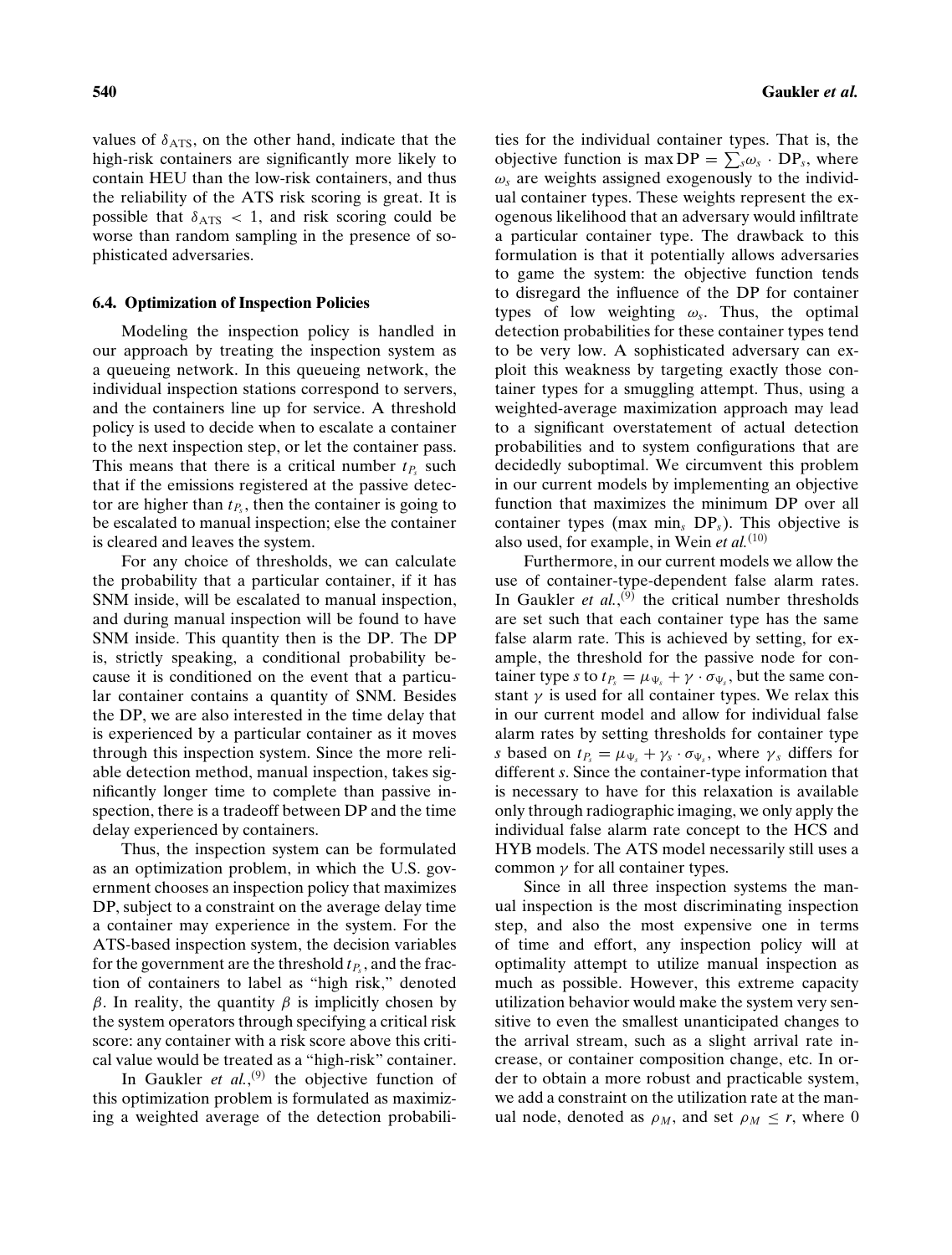#### **Detecting Nuclear Materials Smuggling: Performance Evaluation 541**

 $\langle r \rangle$  t is an exogenously given capacity utilization limit.

In our models, we calculate two main performance measures: the DP and the expected delay time of containers (DT). In terms of the underlying queueing network, the expected delay time corresponds to the expected delay time of containers within the system; that is, the sum of expected waiting and service (inspection) times. In order to better illustrate the tradeoff between the two conflicting performance measures (DP and DT), we choose to present efficient frontiers rather than provide a set of optimized decision variables. These efficient frontiers are generated by solving a sequence of optimization problems for discrete choices of a delay time limit *t*. Table I summarizes the decision variables used in the inspection systems.

For the HYB, the optimization problem for obtaining the efficient frontier is:

$$
\max_{\beta, t_R, a, \gamma_s} \min_{s} \text{DP}_{s}^{\text{HYB}},
$$
\ns.t. 
$$
\text{DT}^{\text{HYB}} \le t,
$$
\n
$$
\rho_M^{\text{HYB}} \le r.
$$
\n(2)

Since the ATS system, as shown in Fig. 1, does not use a radiography node, the decision variables of the ATS system are  $\beta$ ,  $\gamma$ , and the optimization problem becomes:

$$
\max_{\beta,\gamma} \min_{s} \text{DP}_{s}^{\text{ATS}},
$$
\n
$$
\text{s.t. } \text{DT}^{\text{ATS}} \le t,
$$
\n
$$
\rho_M^{\text{ATS}} \le r.
$$
\n(3)

Note that the  $\gamma$  in Equation (3) is not container-type specific (it does not have the subscript *s*) because the pure ATS system, without the radiographic node, does not have the container scenario information.

For the HCS system without the ATS node, as shown in Fig. 3, the decision variables are  $t_R$ ,  $a$ ,  $\gamma_s$ , and the optimization problem is:

$$
\max_{t_R, a, \gamma_s} \min_{s} \text{DP}_{s}^{\text{HCS}},
$$
\n
$$
\text{s.t. } \text{DT}^{\text{HCS}} \le t, \tag{4}
$$
\n
$$
\rho_M^{\text{HCS}} \le r.
$$

Details of the derivation of DP*<sup>s</sup>* and DT for HYB, ATS, and HCS systems are given in Appendices B–E.

One can also add other constraints to the above optimization problem in order to confine the length of queueing at each node if the waiting space is limited. In this article, the waiting area is assumed to be unconstrained.

## **7. ANALYSIS OF THE INSPECTION SYSTEMS**

A genetic algorithm (GA) is used to solve the max-min optimization problem. To simplify the coding of the GA, we turn the original constrained optimization problem into an unconstrained optimization problem by changing the nonlinear constraint into a penalty function. The new unconstrained optimization problem for the HYB system is:

$$
\min_{\beta, t_R, a, \gamma_s} \left( - \min_{s} \text{DP}_{s}^{\text{HYB}} + \eta \cdot \left( \max \left\{ 0, \left( \text{DT}^{\text{HYB}} - t \right) \right\} + \max \left\{ 0, \left( \rho_M^{\text{HYB}} - r \right) \right\} \right), \tag{5}
$$

where  $\eta$  is the penalty coefficient, and is set to  $10^{12}$  in our numerical study. The optimization problems for the ATS and HCS models are transformed similarly.

## **7.1. Experiment Setup**

The GA is implemented using the MATLAB<sup> $\&$ </sup> GA toolbox, with default options for uniform creation, rank fitness scaling, stochastic uniform selection, Gaussian mutation, and scattered cross-over.<sup>(33)</sup>

After initial experimentation, we ran each replication for 100 generations, using a cross-over fraction of 0.6 and an elite count (i.e., the number of

| Name         | Description                                                           | Systems Used |
|--------------|-----------------------------------------------------------------------|--------------|
|              | Proportion of containers labeled as "high risk"                       | HYB, ATS     |
| $t_R$        | Hardness threshold at R-node                                          | HYB, HCS     |
| a            | Proportion of hard containers sent from R-node to M-node              | HYB, HCS     |
| $\gamma_{s}$ | Escalation threshold at <i>P</i> -node for container-type <i>s</i>    | HYB, HCS     |
| $\gamma$     | Escalation threshold at <i>P</i> -node (same for all container types) | <b>ATS</b>   |

**Table I.** Summary of Decision Variables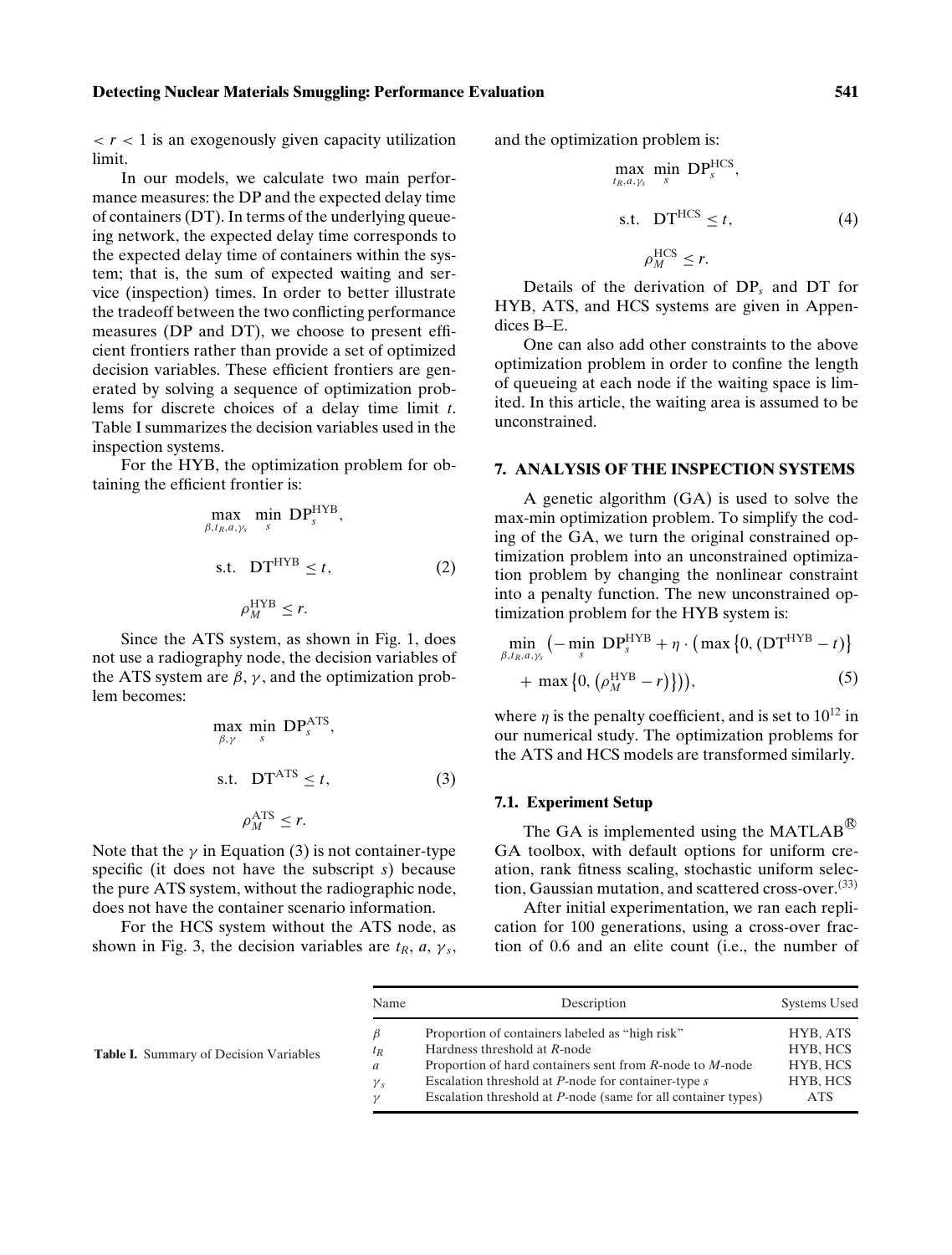**Table II.** Container Information and Simulated Gross Counts of Passive Detection

| S              | $p_s$ | $\mu_{\Psi_{s}}$ | $\sigma_{\Psi_{\rm r}}$ | $\mu_{\Omega_{S}}$ | $\sigma_{\Omega_{\rm S}}$ | $h_{\rm s}$ |
|----------------|-------|------------------|-------------------------|--------------------|---------------------------|-------------|
|                | 0.60  | 9.99             | 3.16                    | 29.52              | 5.43                      | 0.02        |
| 2              | 0.30  | 9.99             | 3.16                    | 15.75              | 3.97                      | 0.41        |
| 3              | 0.08  | 9.99             | 3.16                    | 12.10              | 3.48                      | 0.75        |
| $\overline{4}$ | 0.02  | 49.95            | 7.07                    | 52.06              | 7.21                      | 0.88        |

unchanged chromosomes from one generation to the next) of 4. The population size was 600 for the HCS and 2,000 for the hybrid system.

With these settings, the computation time for obtaining one point on the efficient frontier was approximately 35 seconds for the HCS system, and 2 minutes for the HYB system, on a 3.2 GHz dual core processor.

For our numerical example, we define four container types. The first container type consists of only low *z*-value materials, whose *z*-value is less than 10 (e.g., textiles, plastic, wood). The contents of the second container type is a mixture of medium *z*-value materials, whose *z*-value is between 10 and 20 (e.g., aluminum), and low *z*-value materials. The third container type has high *z*-value materials, whose *z*-value is greater than 20 (e.g., steel), and low *z*-value materials. The fourth and last scenario considers the case where other particle emissions (from NORM) exist. To account for the effect of NORM, the natural background emission level of the fourth scenario is set to be five times that of the third scenario.

Table II lists the container information and count data obtained from the MCNP simulations. The first column, labeled  $p_s$ , is the proportion of each container type among all the containers. We assume that there are relatively fewer hard containers than there are soft containers. This assumption is based on a 2007 listing of the top 100 U.S. container importers and the industry (and thus cargo) segments represented by these top 100 importers. $(34)$  For all four container types, MCNP is used to obtain the background count data and the HEU count data. The last column is the hardness corresponding to each container type, calculated based on the description in Section 6 and Appendix A.

The model parameters that describe the port operations are summarized in Table III. We assume that the arrival rate of containers at the port is 90 per hour, which is the same arrival rate used in Wein *et al.*<sup>(10)</sup> The scan time for each of the three radiography machines is taken to be exponentially dis-

**Table III.** Values for the Model Parameters

| Parameter   | Description                                         | Value      |
|-------------|-----------------------------------------------------|------------|
| λ           | Arrival rate of container                           | $90/h$ our |
| $\mu_R$     | Service rate at radiography node<br>$(R$ -node)     | $40/h$ our |
| $m_R$       | Number of servers at R-node                         | 3          |
| $\mu$ $\mu$ | Service rate at passive detection<br>$node(P-node)$ | $80/h$ our |
| $_{mp}$     | Number of servers at P-node                         | 2          |
| $\mu_M$     | Service rate at manual detection<br>$node(M-node)$  | 1/hour     |
| тм          | Number of servers at <i>M</i> -node                 | 6          |

tributed with a mean of 90 seconds. For each of the two passive detectors, the scan time is assumed to be exponentially distributed with a mean of 45 seconds. The inspection time at the manual detection stage is also an exponential distribution with a mean time of 1 hour, and we assume that there are six manual inspection teams that can work in parallel. We set the maximum allowable capacity utilization for the manual inspection stage to be  $\rho_M \leq 0.95$  for all inspection models.

We further assume that when a container with HEU is manually inspected, the probability that the HEU is discovered is  $d_M = 1$ . If in reality there is a possibility that manual inspection is unable to discover the HEU in an infiltrated container, then  $d_M$  < 1, and the detection probabilities and efficient frontiers that we report need to be scaled by  $d_M$ .

This choice of parameters is consistent with earlier work in Gaukler *et al.*,<sup>(9)</sup> and also with Wein *et al.*(10)

#### **7.2. System Comparison**

In this section, we compare the performance of the three inspection policies. For the purposes of this comparison, the ATS-based system is evaluated for  $\delta$ <sub>ATS</sub> values between 1 and 50. For simplicity of exposition, the hybrid system is evaluated only for two choices of  $\delta$ <sub>ATS</sub> values: 2 and 20.

The range of the  $\gamma_s$  values in the example (which determine the escalation thresholds) is  $\gamma_s \in [0, 3.5]$ . The upper bound of  $\gamma_s$  is conservatively set to be 3.5, such that the lowest possible false alarm rate is 0.02%. This false alarm rate is low enough for any practical purposes, especially compared to current practice, where false alarm rates are typically around  $10-30\%$ .<sup>(24)</sup>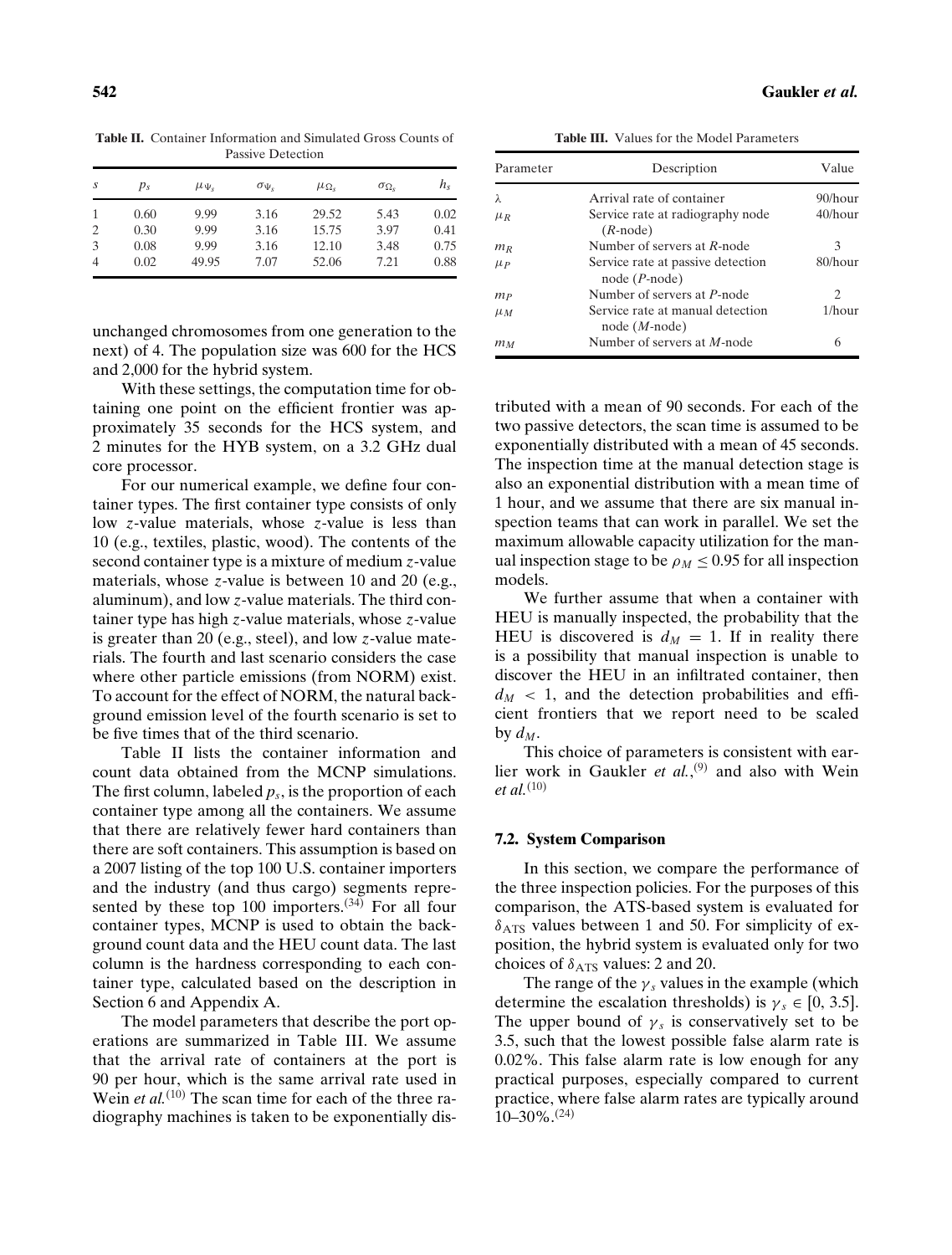#### **Detecting Nuclear Materials Smuggling: Performance Evaluation 543**



**Fig. 7.** System performance comparison.

Fig. 7 summarizes the system performance of the HCS system, the HYB system, and the ATS system for different  $\delta_{\rm ATS}$  values.

Fig. 7 shows that for our sample data, the performance of the HCS system alone (without using intelligence information) is roughly equivalent to the performance of an ATS-based system with intelligence reliability of  $\delta$ <sub>ATS</sub> = 20 at an overall delay time of about 6 minutes, and about  $\delta_{\text{ATS}} = 25$  at a delay time limit of 8 minutes. The higher the acceptable delay time, the better the HCS system performs relative to the ATS. Thus, if a decisionmaker accepts an overall delay time of 6 minutes or more, and if the decisionmaker believes that the reliability of available intelligence information is less than  $\delta_{\text{ATS}} = 20$ , the HCS will outperform an ATS-based system.

Fig. 7 also shows that if intelligence reliability is very low, such as  $\delta_{\text{ATS}} = 2$ , the performance of the hybrid system is equivalent to that of the HCS system (the efficient frontier curves are identical). In fact, since there is very limited value to the intelligence information when  $\delta_{\text{ATS}} = 2$ , the hybrid system actually does not use this information at all, and the proportion of containers labeled as "high risk" is virtually zero in this case (compare Table IV).

If, on the other hand, intelligence reliability is fairly high, such as  $\delta_{\text{ATS}} = 20$ , the hybrid system performs better than the HCS system. In this case, combining the radiography information and the intelligence information is roughly equivalent to an ATS system with  $\delta_{\text{ATS}} = 30$  at the overall delay time of 7 minutes.

**Table IV.** Route Selections with Overall Delay Time of 6 Minutes

|            | $\delta$ ATS   | $\boldsymbol{S}$ | P-L   | ATS-M-L        | $R-M-L$        | $P-M-L$          |
|------------|----------------|------------------|-------|----------------|----------------|------------------|
| <b>ATS</b> | $\mathbf{1}$   | $\mathbf{1}$     | 0.938 | $\overline{0}$ |                | 0.062            |
|            |                | $\overline{c}$   | 0.938 | $\overline{0}$ |                | 0.062            |
|            |                | 3                | 0.938 | $\overline{0}$ |                | 0.062            |
|            |                | $\overline{4}$   | 0.938 | $\overline{0}$ |                | 0.062            |
|            | $\overline{2}$ | 1                | 0.938 | 0.046          |                | 0.017            |
|            |                | $\overline{c}$   | 0.938 | 0.046          |                | 0.017            |
|            |                | 3                | 0.938 | 0.046          |                | 0.017            |
|            |                | $\overline{4}$   | 0.938 | 0.046          |                | 0.017            |
|            | 20             | $\mathbf{1}$     | 0.938 | 0.060          |                | 0.002            |
|            |                | $\overline{c}$   | 0.938 | 0.060          |                | 0.002            |
|            |                | 3                | 0.938 | 0.060          |                | 0.002            |
|            |                | $\overline{4}$   | 0.938 | 0.060          |                | 0.002            |
|            | 50             | $\mathbf{1}$     | 0.938 | 0.060          |                | 0.002            |
|            |                | $\overline{c}$   | 0.938 | 0.060          |                | 0.002            |
|            |                | 3                | 0.938 | 0.060          |                | 0.002            |
|            |                | $\overline{4}$   | 0.938 | 0.060          |                | 0.002            |
| <b>HCS</b> |                | $\mathbf{1}$     | 1     |                | $\overline{0}$ | $\boldsymbol{0}$ |
|            |                | $\overline{c}$   | 0.951 |                | $\overline{0}$ | 0.049            |
|            |                | 3                | 0.698 |                | $\overline{0}$ | 0.302            |
|            |                | $\overline{4}$   | 0.560 |                | 0.031          | 0.409            |
| <b>HYB</b> | $\overline{2}$ | $\mathbf{1}$     | 1     | 0.0001         | $\overline{0}$ | $\overline{0}$   |
|            |                | $\overline{c}$   | 0.951 | 0.0001         | $\overline{0}$ | 0.049            |
|            |                | 3                | 0.699 | 0.0001         | $\overline{0}$ | 0.301            |
|            |                | $\overline{4}$   | 0.554 | 0.0001         | 0.091          | 0.355            |
|            | 20             | $\mathbf{1}$     | 0.967 | 0.033          | $\overline{0}$ | $\boldsymbol{0}$ |
|            |                | $\overline{c}$   | 0.958 | 0.033          | $\overline{0}$ | 0.009            |
|            |                | 3                | 0.844 | 0.033          | 0.0001         | 0.123            |
|            |                | $\overline{4}$   | 0.744 | 0.033          | 0.0001         | 0.223            |

Table IV shows the probabilities of a particular incoming container going through different inspection steps when the delay time is 6 minutes. The notation P-L represents the probability of a container going through the passive detector and then leaving the inspection system. As such, for the ATS system this notation represents the path ATS-P-L; for the HCS system the path R-P-L; and for the hybrid system the path ATS-R-P-L . Similarly, the notation P-M-L represents the path ATS-P-M-L for the ATS system, R-P-M-L for the HCS system, and ATS-R-P-M-L for the hybrid system, respectively.

From Table IV we can observe that for the ATS system, as the reliability of intelligence information increases, the system in optimality uses this information to send containers directly to manual inspection. However, since capacity at manual inspection is finite, this reduces the chance to send containers to manual inspection following a reading at the passive radiation detection stage: the higher the reliability of intelligence information, the higher the passive radiation emission threshold  $(\mu + \sigma \cdot \gamma)$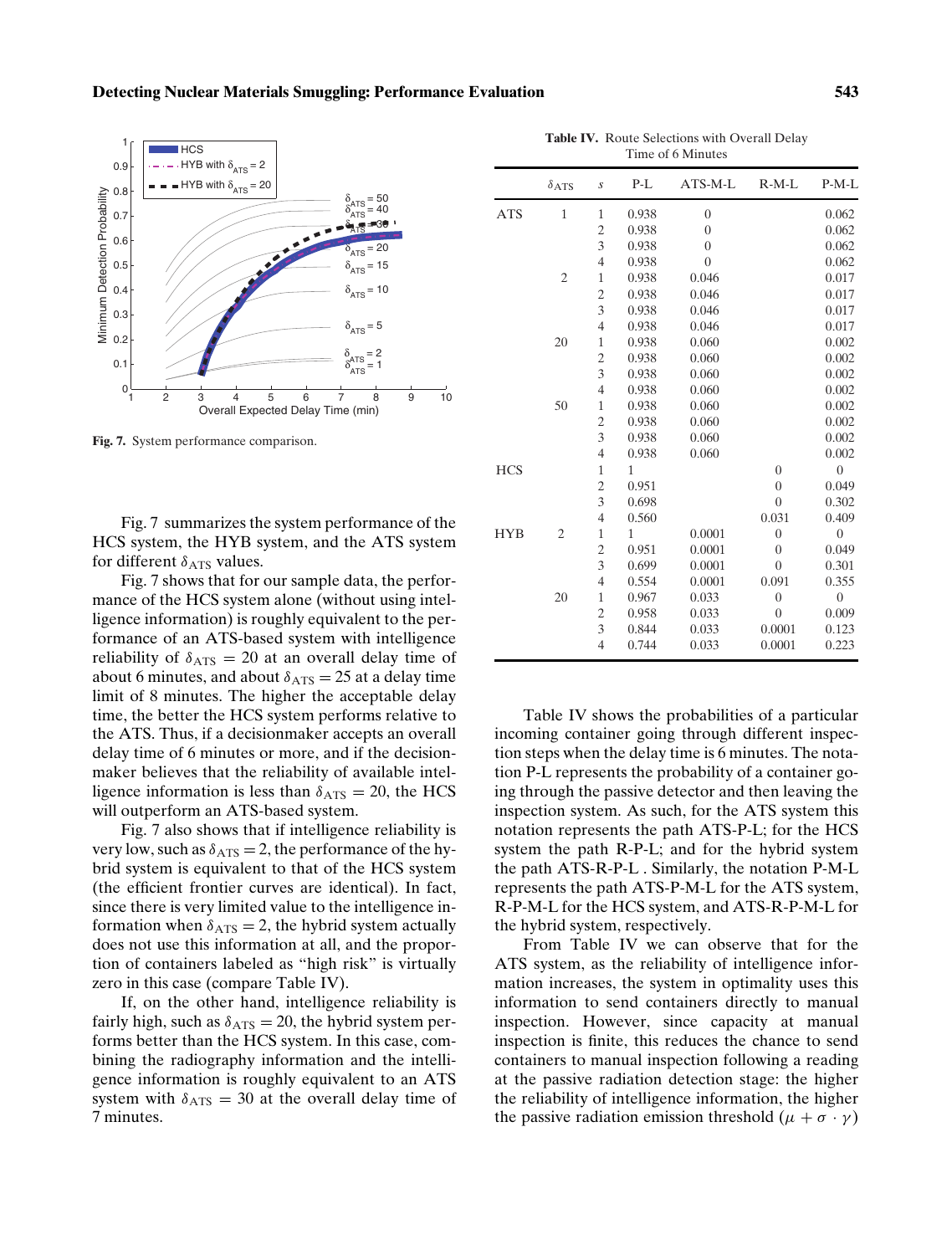**Table V.** Optimal Thresholds with Overall Delay Time Limit of 6 Minutes

|                          |                                                                              | $\gamma_1$           | $y_2$                | $\nu_3$              | $V_4$                |
|--------------------------|------------------------------------------------------------------------------|----------------------|----------------------|----------------------|----------------------|
| <b>ATS</b>               | $\delta_{\rm ATS}=1$<br>$\delta$ <sub>ATS</sub> = 2<br>$\delta_{\rm ATS}=20$ | 1.54<br>2.11<br>2.85 | 1.54<br>2.11<br>2.85 | 1.54<br>2.11<br>2.85 | 1.54<br>2.11<br>2.85 |
| <b>HCS</b><br><b>HYB</b> | $\delta_{\rm ATS}=2$<br>$\delta$ <sub>ATS</sub> = 20                         | 3.50<br>3.50<br>3.50 | 2.09<br>1.66<br>2.36 | 0.90<br>0.52<br>1.14 | 0.53<br>0.28<br>0.74 |

that needs to be exceeded for a container to be escalated to manual inspection at the passive radiation detection stage. When  $\delta_{\text{ATS}} = 50$ , the threshold at passive inspection is set so high that only 0.2% of containers will be escalated from passive inspection directly to manual. For comparison, the HCS system escalates between 0% (for the "softest" container type) and 40.9% (for the hardest container type) of the containers from passive detection directly to manual inspection.

This observation underscores the earlier discussion in Section 4 on the fundamental weakness of the ATS-based system: if a sophisticated adversary manages to infiltrate a container that will not be flagged as high risk, the chance of SNM being detected at the passive radiation detection stage is exceedingly small, even when the system parameters are set optimally.

Additionally, the HCS and hybrid systems are able to use container-type-specific false alarm rates by selecting different passive detector thresholds  $(\mu + \sigma \cdot \gamma_s)$ . For example, Table V shows that the HCS and hybrid systems attach higher false alarm rates to harder containers, and lower false alarm rates to softer containers. This makes sense because soft containers have low shielding ability, and thus SNM, if present, will have a more obvious emissions signature. Hence a higher threshold at passive inspection can be used, with resulting lower false alarm rate. Thus, knowing the container type aids in finetuning the escalation logic of the inspection system. The ATS-based system is unable to do this because it lacks the container-type information (i.e., the distribution of *z*-values) that comes from the radiography step. Thus, the ATS-based system uses one "overall" false alarm rate for all container types.

This is visible in Table IV as well. One can observe that the ATS system treats all container types in the same manner, regardless of their cargo content; the inspection path probabilities are identical for all container types. The HCS and hybrid systems, on the other hand, are able to select inspection paths for containers based on knowledge of the cargo contents. In the hybrid system for  $\delta_{\text{ATS}} = 2$ , for example, none of the "soft" containers are escalated to manual inspection directly from the radiography node, but 9.1% of containers of the hardest container type are. As the reliability of intelligence increases to  $\delta_{\text{ATS}} = 20$ , more containers are escalated to manual inspection using this intelligence information (3.3% vs. 1/100 of a percent), and fewer containers are escalated to manual due to radiography (1/100 of a percent vs. 9.1%).

We point out that inclusion of the radiography node does cause extra time in the processing of containers; this is the price to pay to obtain the container hardness information. As a result, the percentage of containers handled by the manual node in a HCS or a hybrid system, the most time-consuming yet most capable node in the whole inspection process, is smaller than that in the pure ATS system. This can be easily verified by inspecting Table IV. The percentage of containers handled by the manual node can be calcu- $\text{lated as } 1 - \sum_{s=1}^{4} (\text{P-L})_s \cdot p_s \text{, where } (\text{P-L})_s \cdot s = 1, 2, 3,$ 4, represent the probability values in the P-L column of Table IV. A simple calculation reveals that for the pure ATS system, this percentage is 6.2%, while for the HCS or the hybrid system, the percentages are 4.766% (HCS), 4.77% (HYB with  $\delta_{\text{ATS}} = 2$ ), and 5% (HYB with  $\delta_{\text{ATS}} = 20$ ). However on the other hand, the analysis we made so far suggests that the HCS and hybrid systems are able to utilize the existing capacity at the manual inspection stage more effectively than the ATS-based system. This more intelligent utilization of existing capacity in the end can lead to a dramatic improvement in DP, despite the slight decrease in container percentages processed by the manual node.

Fig. 8 shows the detection probabilities individually for each container type.

For the ATS system, three different  $\delta$ <sub>ATS</sub> values are considered:  $\delta_{\text{ATS}} = 1$ , 10, and 20. When  $\delta_{\text{ATS}} = 1$ , there is no value to the intelligence information, and the system is equivalent to a layered system of passive detection and manual inspection only. In this case, the DP for the softest container type is approaching 1. However, the DP for the hardest container type reaches only approximately 0.1.

Notice also that as  $\delta_{\text{ATS}}$  increases, the DP for the softest container type decreases. This happens because with better intelligence, in optimality (based on maximizing the minimum DP) one will send a higher percentage of containers directly to manual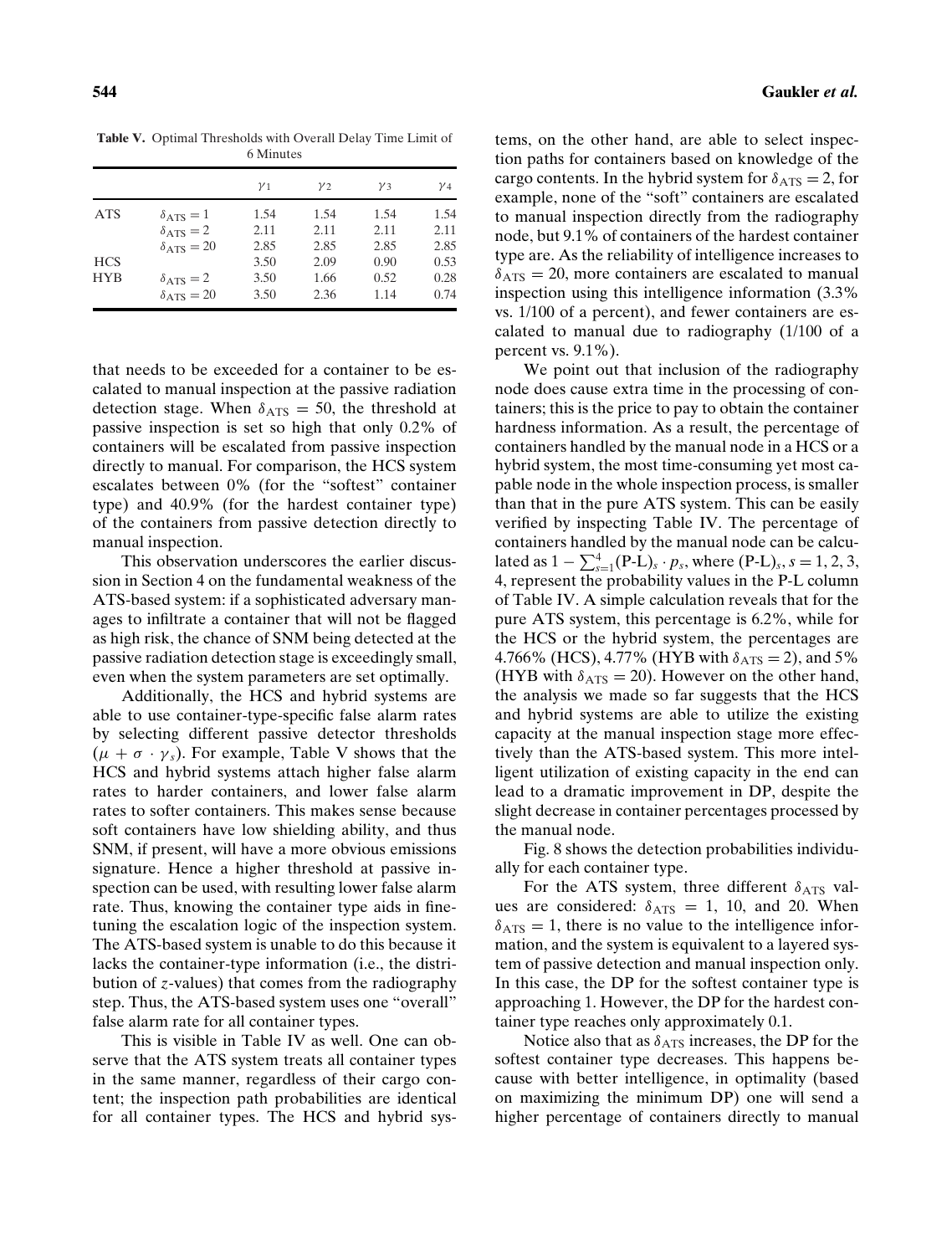

**Fig. 8.** Detection probability of each container type: (a) ATS with  $\delta_{\text{ATS}} = 1$ ; (b) ATS with  $\delta_{\text{ATS}} = 10$ ; (c) ATS with  $\delta_{\text{ATS}} = 20$ ; (d) HCS system; (e) HYB with  $\delta_{\text{ATS}} = 2$ ; (f) HYB with  $\delta_{\text{ATS}} = 20$ .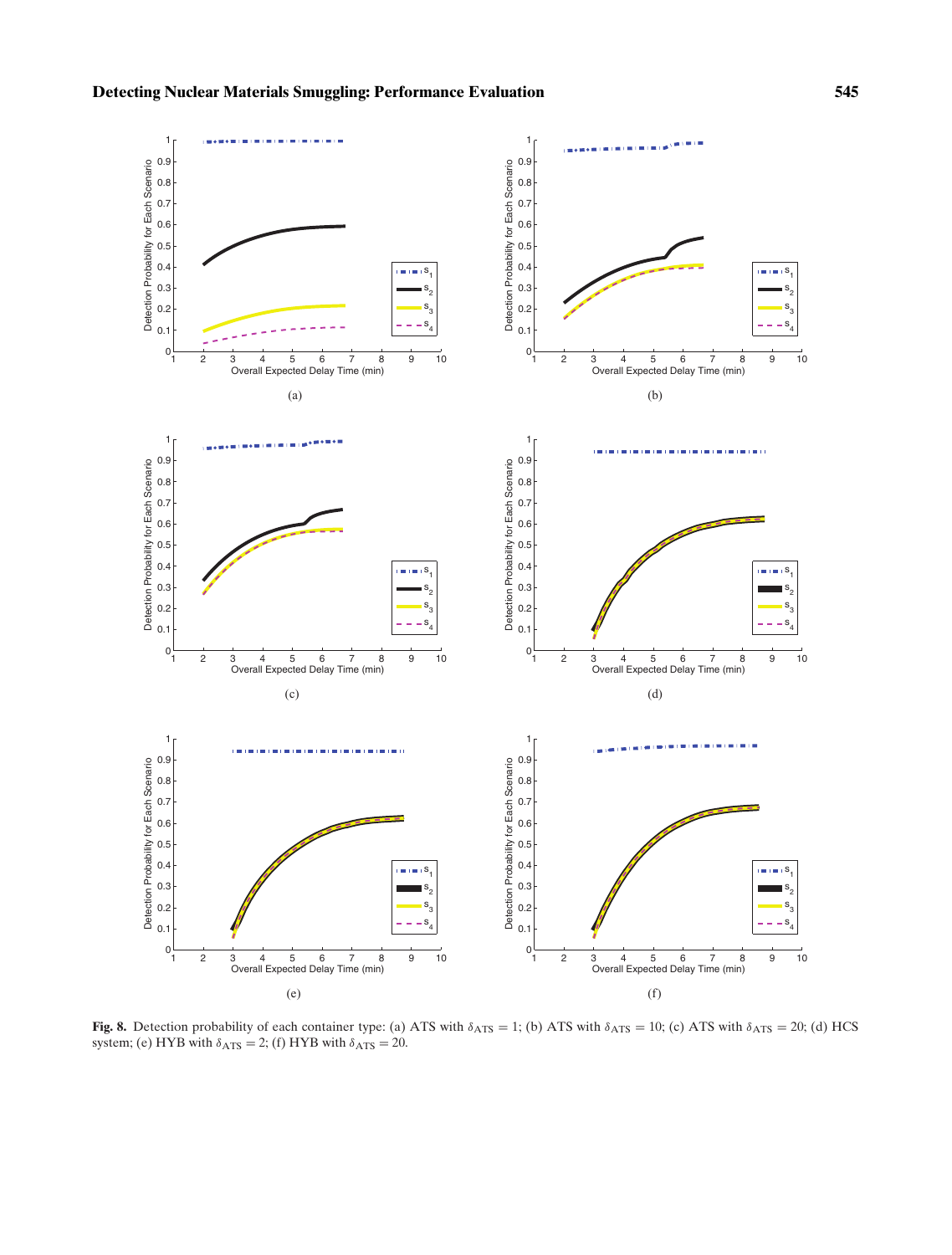inspection based on intelligence information alone (compare Table IV). However, increasing this direct escalation percentage comes at the expense of higher thresholds at passive inspection, and thus a lower escalation percentage from passive inspection to manual inspection, which lowers the DP for soft container types.

For the HCS and hybrid systems, the DP for the softest container type is above 0.9, but not as high as in the ATS system. The other three container types have essentially identical efficient frontiers. The minimum detection probabilities for the HCS and HYB systems, as expected, are superior compared to the ATS-based system.

Independent of container type, the ATS system escalates a constant percentage of containers from passive detection to manual inspection. Thus, the ATS sets an escalation threshold (see Table IV) that yields an "average" false alarm probability for all container types. By doing this, the ATS-based system achieves very high detection probabilities for the softest container types because emissions from unshielded SNM have a high likelihood of exceeding this "average" threshold. However, the detection probabilities for hard container types are very low because the well-shielded SNM in the higher hardness containers has a low likelihood of exceeding this "average" threshold. As  $\delta$ <sub>ATS</sub> increases, the detection probabilities for all scenarios increase, but the hardest container type remains the one with the lowest DP.

Thus, in order to improve the minimum DP, the HCS and hybrid systems sacrifice some of the potential detection capability for the softest containers, to instead use the available capacity to elevate the DP for hard containers.

## **7.3. Impact of Adversary Behavior**

In real situations, the decisionmaker typically does not know ahead of time which container type an adversary might choose to infiltrate. Thus, to the decisionmaker, the adversary's choice in selecting a container type for infiltration is stochastic.

For example, the adversary may prefer to select a "hard" container (with larger  $h<sub>s</sub>$  value) to transport HEU in order to take advantage of the added shielding from the container contents. Alternatively, if an adversary is aware of the principles of hardnessbased inspection policies, he might choose to select a low-hardness container to reduce the likelihood to

**Table VI.** Various Prior Probability Distribution of ω*<sup>s</sup>*

| $\omega_{s}$<br>Uniform<br>Ouadratic<br><b>Bell</b><br>Inv-Ouadratic |             |         |                          |                                                               |                          |  |  |
|----------------------------------------------------------------------|-------------|---------|--------------------------|---------------------------------------------------------------|--------------------------|--|--|
| $\overline{S}$                                                       | $h_{\rm s}$ | $1/n_s$ | $0.66 \cdot h_{\rm s}^2$ | $0.53 \cdot \exp\left(-\frac{(h_s - h_2)^2}{2.0.25^2}\right)$ | $(0.73 \cdot (1-h_s)^2)$ |  |  |
| 1                                                                    | 0.02        | 0.25    | 0.0003                   | 0.1555                                                        | 0.6950                   |  |  |
| 2                                                                    | 0.41        | 0.25    | 0.1137                   | 0.5333                                                        | 0.2490                   |  |  |
| 3                                                                    | 0.75        | 0.25    | 0.3706                   | 0.2187                                                        | 0.0460                   |  |  |
| 4                                                                    | 0.88        | 0.25    | 0.5153                   | 0.0925                                                        | 0.0100                   |  |  |

be singled out for more stringent inspection, or a medium-hardness container to combine both effects.

For the decisionmaker, then, an important question is whether the hardness-based inspection policies may inadvertently open an avenue for the adversary through which he can game the inspection system.

In this section, we model various types of adversary behavior through characterizing probability distributions, and we evaluate the performance of the inspection systems in response to these adversary types.

Let  $\omega_s$  denote the prior probability that the adversary selects container-type *s* to infiltrate. We model four different types of adversaries, each with a distinct distribution of ω*s*. To model a wide range of adversary types, we use uniform, quadratic, bell, and inverse quadratic distributions to characterize the adversary.

For the uniform type, the adversary has no preference over the container type; thus all container types have the same probability of being selected for infiltration.

For the quadratic type, the container type with the highest  $h_s$  value has the highest probability of being selected; the functional relationship is such that  $\omega_s$  is a quadratic function of the hardness value  $h_s$ .

The inverse quadratic type is the opposite of the quadratic type: soft containers have a higher probability of being selected than hard containers, and the functional relationship between hardness and selection probability is inverse quadratic.

For the bell type, the adversary prefers to choose medium hardness containers, producing a bell-shaped distribution.

Table VI lists the parameters for the different distributions  $\omega_s$  we consider in our analysis, and Fig. 9 shows the distributions graphically.

Fig. 10 shows the efficient frontier of the overall DP versus the overall expected delay time for the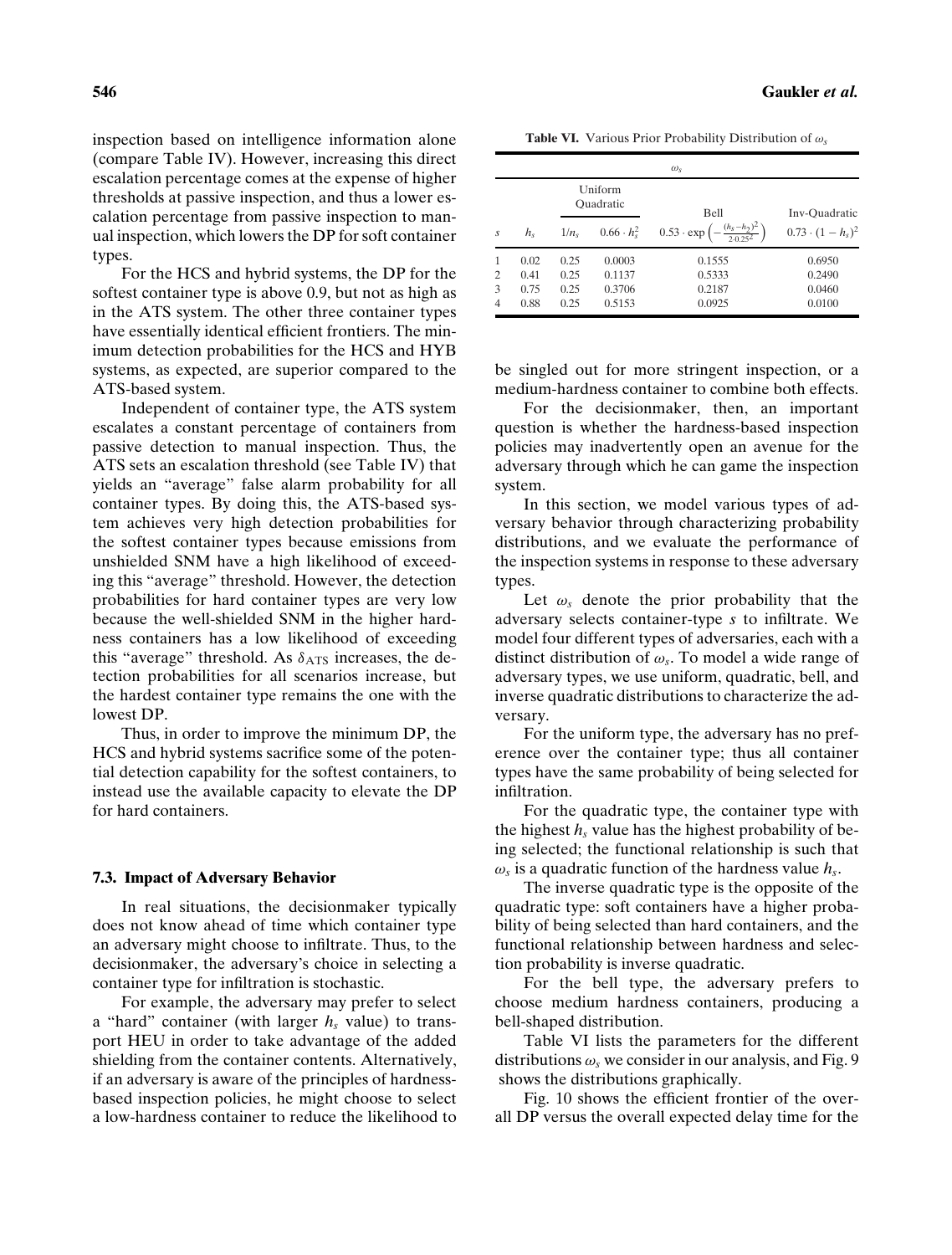

**Fig. 9.** Adversary behavior type.

ATS, HCS, and hybrid systems, under different adversary behavior. Multiple levels of  $\delta$ <sub>ATS</sub> are plotted for the ATS system, such as:  $\delta_{\text{ATS}} = 1, 5, 10, 15,$ 20, 30, 40, 50. Two levels of intelligence information reliability in the hybrid system are considered,  $\delta_{\text{ATS}} = 2$ , and  $\delta_{\text{ATS}} = 20$ .

Notice that Fig. 10, different from Fig. 7, does not show the efficient frontier that corresponds to the container type that exhibits the minimum DP. Instead, Fig. 10 displays the weighted detection probability  $DP = \sum DP_s \cdot \omega_s$ , so that the impact of the adversary's decision can be studied. This weighting is also the reason why in some of the figures the efficient frontiers of the ATS-based system intersect for different values of  $\delta$ <sub>ATS</sub>: recall that the DP for the softest container types tends to be higher for low values of  $\delta$ <sub>ATS</sub> than for high values of  $\delta$ <sub>ATS</sub> (compare Fig. 8). Thus, if an adversary is more likely to infiltrate a soft container, a lower intelligence reliability can be, counterintuitively, actually an asset.

From the sequence of figures, we can observe that compared to the ATS, the HCS system is most competitive in the case of quadratic adversary behavior, where it performs better than  $\delta_{\text{ATS}} = 22$ . Conversely, the HCS is least competitive in case of inv-quadratic behavior, worse than  $\delta_{\text{ATS}} = 10$ .

This behavior results because the HCS system focuses the inspection efforts on the hardest container types, and therefore works best when the adversary has a high likelihood of infiltrating hard containers; it performs worst (relatively speaking) when the adversary has a high likelihood of infiltrating soft containers.

The hybrid system with  $\delta_{\text{ATS}} = 2$  performs equivalent to the HCS system. For  $\delta_{\text{ATS}} = 20$ , the performance of the hybrid system is similar to the HCS system with respect to the different adversary types, but at a significantly higher level of DP.

Compared to the ATS system, the hybrid system performs best when the adversary is of the quadratic type, equivalent to approximately  $\delta_{\text{ATS}} = 28$ . Similar to the HCS system, the worst case happens when the adversary is of the inv-quadratic type, where the equivalent  $\delta_{\text{ATS}} = 15$ .

However, these observations do not translate into an opportunity for the adversary to game the system. Note that the absolute values of overall DP are very high  $(>0.8)$  for the inv-quadratic case, whereas the overall detection probabilities for the quadratic case are lower. Thus, it is not in the interest of the adversary to prefer to infiltrate soft containers. Instead, if behaving rationally, the adversary, even with knowledge of the new hardness-based inspection policies, will try to avoid selecting soft containers. Indeed, the adversary's best choice is still to target hard containers for infiltration because this choice minimizes his probability of being detected.

Thus, since the HCS and hybrid systems focus on maximizing the DP of the worst case, the choice of either of these inspection policies by the defender prevents the adversary from being able to game the inspection system.

## **8. CONCLUSION AND DISCUSSION**

In this article we present a model framework for studying the problem of inspecting container traffic at sea ports for special nuclear materials. We model the port operations relevant to inspection efforts via a queuing network, where the servers correspond to individual inspection stages such as RPMs, radiography, and manual inspection. This basic framework is easily extensible to port operations in which other inspection steps are performed by adding inspection stages such as active inspection to the queuing network.

We also explicitly model the content of containers, and the impact of container content on shielding emissions from SNM in the container, using realistic detector models via simulation in MCNP. This allows us to obtain realistic estimates of actual detection probabilities.

Using this framework, we compare the performance of three basic inspection policies. One is the ATS-based inspection policy as it is in use currently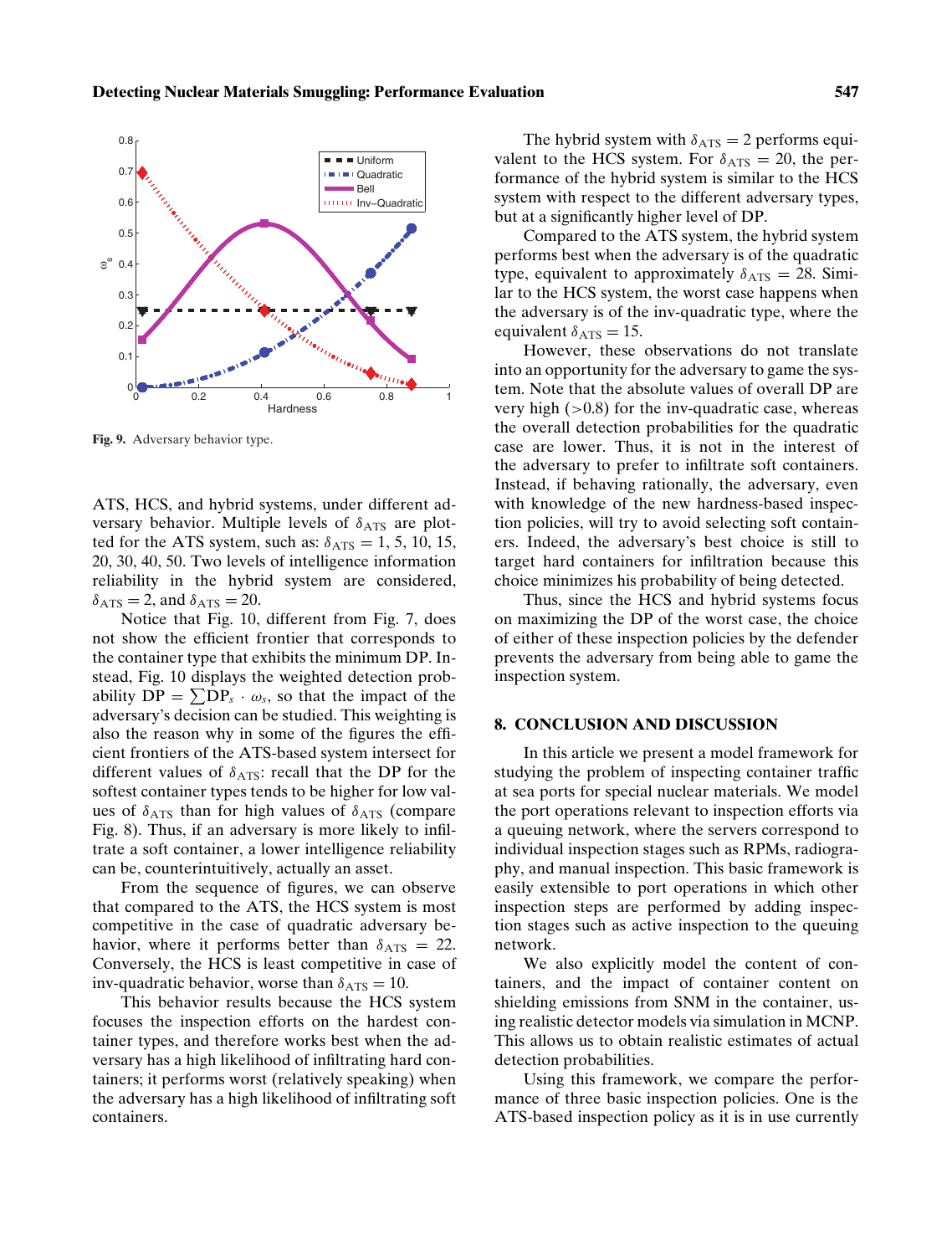

**Fig. 10.** Terrorist behavior analysis: (a) with uniform selection; (b) with quadratic selection; (c) with bell selection; (d) with inv-quadratic selection.

at domestic and foreign ports. The second inspection policy is a container content-dependent policy known as the HCS, which is a variant of a policy first described in Gaukler *et al.*<sup>(9)</sup> The third policy is a hybrid policy that combines elements of the ATS and HCS policies. The second and third policies rely on calculated hardness measures obtained from radiographic images taken of each incoming container. From these images, a "container type" is formed that reflects the densities, positions, and sizes of the items inside the container.

Our numerical studies show that the HCS and hybrid policies typically outperform the ATS-based policy under realistic assumptions of allowable inspection delay time and reliability of intelligence information. In general, we find that if the reliability of intelligence information is low, a decisionmaker ought to use the HCS policy. If the reliability of intelligence information is high, the decision maker should make use of it via the hybrid policy. Only in instances where the reliability of intelligence is deemed extremely high ( $\delta$ <sub>ATS</sub> > 30 in our study), should a decisionmaker use the ATS-based policy.

Our study also shows that under an ATS-based inspection policy, if a sophisticated adversary manages to infiltrate a container that subsequently is not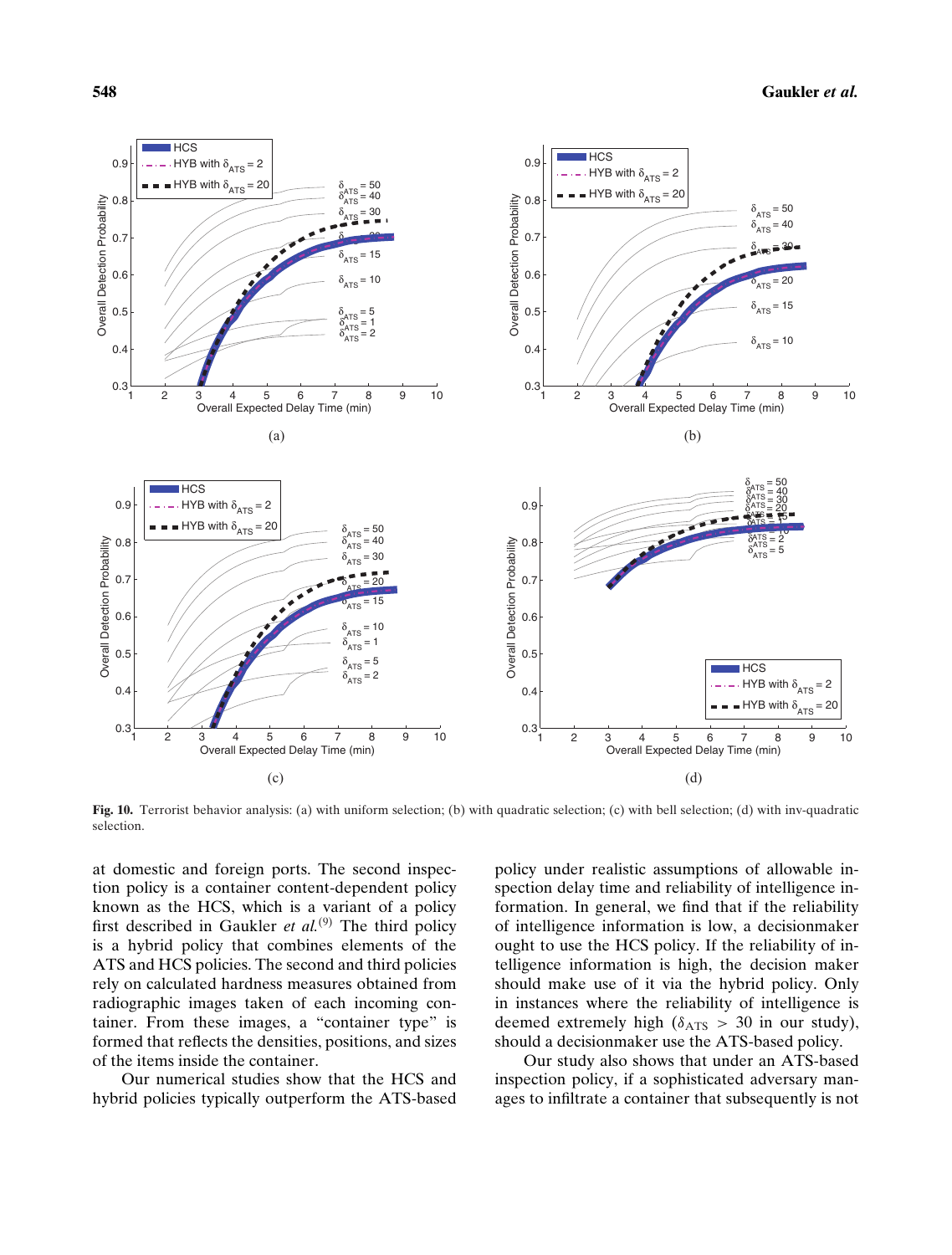flagged as high risk, then the chance of SNM being detected at the passive radiation detection stage is exceedingly small, even when the system parameters are set optimally. The HCS and hybrid policies are able to yield a significantly better DP in this case.

The main reason for the improvement in DP under the HCS and hybrid policies is due to the fact that these two policies are container-type-specific. As type-specific policies, they are able to set individual detection thresholds and thus optimize the allowance of false alarm rates for each container type. In particular, the HCS and hybrid policies are able to focus the inspection effort on "hard" containers that present particular problems to existing RPMs. In contrast, the ATS-based policy yields one "average" false alarm rate for all container types. Thus, the HCS and hybrid systems are able to utilize the existing capacity at the manual inspection stage better and more effectively than the ATS-based system. This more intelligent utilization of existing capacity leads to a dramatic improvement in DP.

We also study the potential of an adversary being able to game the inspection policies. For example, if the adversary knows that a container hardness-based policy is in place at a particular port, does this allow him to game the system by smuggling SNM into "softer" containers that may be under less scrutiny than hard containers? To address this concern, we model several different adversary types, each characterized by a different preference distribution for container types to infiltrate. Our numerical results suggest that there is no gaming opportunity for the adversary. If he opts for infiltrating a "soft" container, his success probability is actually minimized. Hence the adversary's best choice, even knowing a hardness-based policy is in place, is to try to infiltrate a "hard" container and take advantage of the inherent shielding that this container offers. The defender's best strategies against this adversary then are the HCS and Hybrid inspection policies. Thus, the choice of either of these inspection policies by the defender prevents the adversary from being able to game the inspection system.

We believe that our combination of queueing network analysis, policy evaluation and optimization, and detector and particle emissions modeling in MCNP makes this the to-date most realistic treatment of special nuclear materials interdiction at ports.

For future work, we are interested in extending this analysis to the international transportation net-

work level, where more than one port is involved. For example, it is of interest to investigate how inspection policies at foreign ports might affect the inspection at domestic ports. How should a decisionmaker at a domestic port use inspection results from foreign ports in his decision making, if at all? How is this affected by the possibility of container infiltration intransit between ports? Another interesting research direction is to investigate which detection equipment is most useful at what node in the transportation network. For example, given a limited budget that does not allow all ports to have the same level of detection equipment, is there more benefit to install radiography equipment at foreign ports, or at domestic ports? We believe that our current single-port effort is a stepping stone toward, and likely a necessary component of, a model formulation that can investigate these additional questions.

## **ACKNOWLEDGMENTS**

The authors gratefully acknowledge financial support for this research provided by the Domestic Nuclear Detection Office (DNDO) under Grant ARI-LA 2007. We thank our colleagues Wolfgang Bangerth, David Boyle, Bill Charlton, Craig Marianno, Pete Miller, Paul Nelson, and Arnold Vedlitz for many fruitful discussions that have contributed to enhancing this article.

# **APPENDIX A. DERIVATION OF HARDNESS MEASURE**

The hardness measure *hs* of container-type *s* is defined as the misclassification error that is determined by the two distribution functions, as area A in Fig. 6, namely:

 $h<sub>s</sub> = P$ (conclude that HEU exists | HEU is absent)

+ *P*(conclude that HEU does not exist

| HEU is present).

In the absence of HEU, we assume that the natural background emission for container-type *s* is a normally distributed random variable  $\Psi_s$  with mean  $\mu_{\Psi_s}$  and standard deviation  $\sigma_{\Psi_s} = \sqrt{\mu_{\Psi_s}}$ . The normal distribution is the result of the normal approximation to the Poisson distributed particle counts. The pdf is:

$$
f_{\Psi_s}(x)=\frac{1}{\sqrt{2\pi}\sigma_{\Psi_s}}e^{-(x-\mu_{\Psi_s})^2/2\sigma_{\Psi_s}^2}.
$$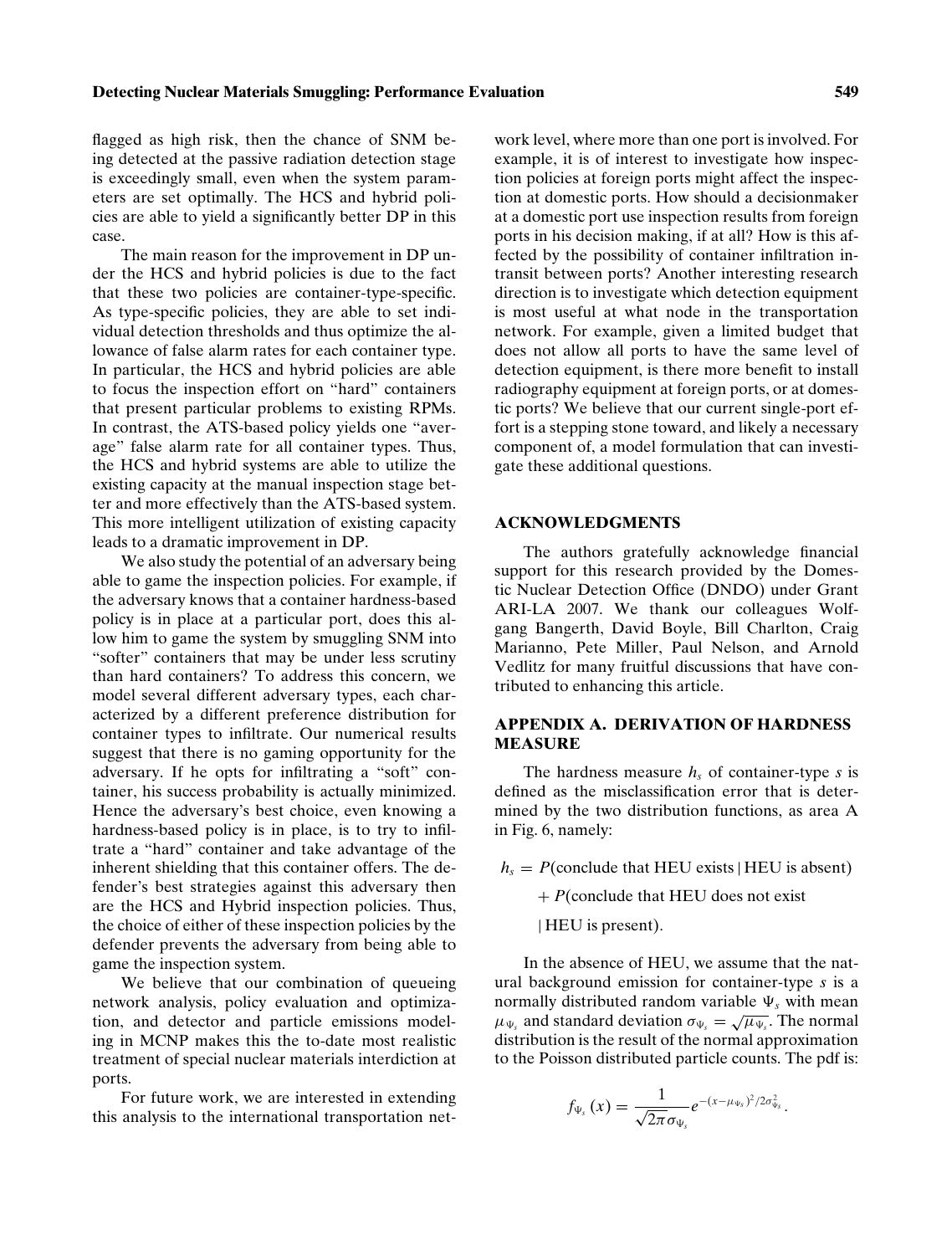In the presence of a quantity of HEU, it is also assumed that the radiation emission for that container type is a normally distributed random variable  $\Omega_s$  with mean  $\mu_{\Omega_s}$ , standard deviation  $\sigma_{\Omega_s} = \sqrt{\mu_{\Omega_s}}$ , and pdf:

$$
f_{\Omega_s}\left(x\right)=\frac{1}{\sqrt{2\pi}\sigma_{\Omega_s}}e^{-(x-\mu_{\Omega_s})^2/2\sigma_{\Omega_s}^2}.
$$

Since  $\mu_{\Psi_s} < \mu_{\Omega_s}$ , and  $\sigma_{\Psi_s} < \sigma_{\Omega_s}$ , the intersection points can be obtained as the solution to:

Find *x* such that  $f_{\Psi_s}(x) = f_{\Omega_s}(x)$ .

The intersection points are given by:

$$
x_{1,2}=\frac{-R_1\mp\sqrt{R_1^2\!-\!R_2}}{2\big(\sigma_{\Omega_s}^2-\sigma_{\Psi_s}^2\big)},
$$

where  $R_1 = 2\mu_{\Omega_s} \sigma_{\Psi_s}^2 - 2\mu_{\Psi_s} \sigma_{\Omega_s}^2$ , and  $R_2 = 4(\sigma_{\Omega_s}^2 - \sigma_{\Psi_s}^2)$ .  $(\mu_{\Psi_s}^2 \sigma_{\Omega_s}^2 - \mu_{\Omega_s}^2 \sigma_{\Psi_s}^2 + 2\sigma_{\Psi_s}^2 \sigma_{\Omega_s}^2 (\ln(\sigma_{\Psi_s}) - \ln(\sigma_{\Omega_s})).$ 

The hardness of container-type *s* is then obtained as:

$$
h_s = 1 - \int_{x_1}^{x_2} (f_{\Psi_s} - f_{\Omega_s}) dx.
$$

## **APPENDIX B. SYSTEM COMPONENTS**

In this section, we analyze the system flow and provide the node-to-node transition probabilities for containers entering the inspection network. These probabilities are then used to derive the system DP and the queueing network delay times.

#### **B.1. Probabilities at the T-Node**

In the ATS and the HYB, all containers first go through the ATS-node (T-node). Information submitted by shipping companies as well as any additional intelligence information gathered regarding incoming containers will be evaluated by the ATS prior to the onsite arrival of the containers, and then categorized as either "low risk" (LR) or "high risk" (HR). Containers classified as HR are sent to the M-node directly, and LR containers are sent either to the P-node (for ATS), or to the R-node (for HYB), respectively.

Then, the probability that a container will travel from *T* to *M* is:

$$
P(TM) = P(HR) = \beta,
$$

and the probability that a container will take the other path or be classified as "low risk" is:

$$
P(LR) = P(TP)
$$
 (for ATS)  
=  $P(TR)$  (for HYB) =  $1 - \beta$ .

With the definition of the intelligence information reliability measure  $\delta$ <sub>ATS</sub> in Equation (1), and an application of Bayes's theorem, the probability that a container with HEU is classified as HR at this T-node of the network is obtained as:

$$
P(TM | \text{ HEU}) = P(\text{HR} | \text{HEU}) = \frac{\delta_{\text{ATS}} \cdot \beta}{(1 - \beta) + \delta_{\text{ATS}} \cdot \beta}.
$$

In the proposed inspection system, the fraction of containers that are directly escalated to manual inspection based on intelligence information, namely,  $\beta$ , is a decision variable.

## **B.2. Probabilities at the R-Node**

Both HCS and the hybrid system utilize the *R*-node, where radiography information is used. Different from the treatment in Ref. 9, we apply a randomization policy at the *R*-node. Instead of sending all the container types with hardness values greater than the threshold value  $t_R$  to manual detection, we randomly select a fraction *a* of those scenarios. This *a* is a new decision variable in our model. For a given container-type *s*, the probability of going from the *R*-node directly to the *M*-node, denoted by *P*(*RM*|*s*) for non-HEU containers, or  $P(RM|s^{\text{HEU}})$  for HEU containers, is:

$$
P(RM \mid s) = P(RM \mid s^{HEU}) = \begin{cases} a & h_s \geq t_R \\ 0 & h_s < t_R, \end{cases}
$$

and the probability of going from the *R*-node directly to the *P*-node, denoted by  $P(RP|s)$ , is  $P(RP|s) = 1 -$ *P*(*RM*|*s*).

## **B.3. Probabilities at the P-Node**

The *P*-node and *M*-node are the common inspection nodes for all three inspection systems. At the *P*-node, containers undergo passive radiation screening. The results of the screening will be compared against the predetermined threshold at the passive node  $t_{P_s}$ , where  $t_{P_s} = \mu_{\Psi_s} + \sigma_{\Psi_s} \cdot \gamma_s$ , and  $\gamma_s$ s are determined through the optimization. Containers with passive screening results that fall below the threshold will proceed to the loading node. Containers with passive screening results that fall at or above the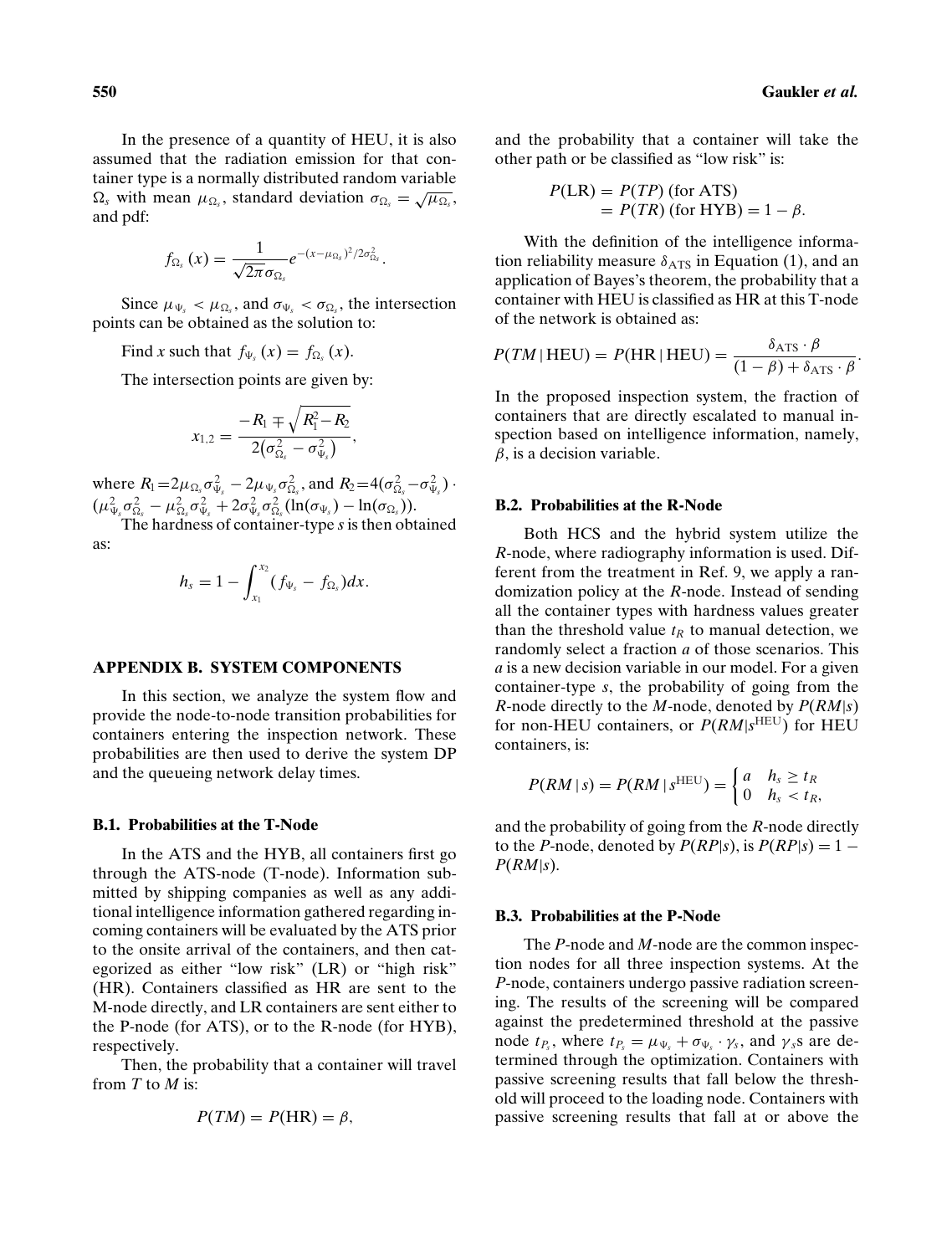#### **Detecting Nuclear Materials Smuggling: Performance Evaluation 551**

threshold will proceed to secondary screening at the manual node.

For a container of type *s*, the probability that this container will travel from *P* to *M* is:

$$
P(PM|s) = P(\Psi_s > t_{P_s}) = 1 - \Phi(\gamma_s).
$$

Here,  $\Phi(\cdot)$  represents the cumulative distribution function of a standard normal distribution. We can then use this probability to define the proportion of containers that go from *P* to *M* as:

$$
P(PM) = \sum_{s} P(PM|s)P(s|RP),
$$
  
where 
$$
P(s|RP) = \frac{P(s) \cdot P(RP|s)}{\sum_{s} P(s) \cdot P(RP|s)}.
$$

Containers screened at the passive node may contain HEU. Hence, the probability that such containers will be successfully detected and will continue to the *M*-node from the *P*-node is:

$$
P(PM \mid s^{\text{HEU}}) = P(\Omega_s > t_{P_s}) = 1 - \Phi_{\mu_{\Omega_s}, \sigma_{\Omega_s}}(t_{P_s}).
$$

Here,  $\Phi_{\mu,\sigma}(\cdot)$  represents the cumulative distribution function of a normal distribution that has mean  $\mu$  and standard deviation  $\sigma$ .

## **B.4. Probabilities at the M-Node**

The M-node is the location in our network at which the final decision will be made whether or not a container in fact contains HEU. We denote by  $d<sub>M</sub>$  the probability that HEU will be successfully detected at *M* when it is present in a container. In this article, we assume that  $d_M = 1$ .

## **APPENDIX C. HYB MODELING**

This section contains the mathematical models for the HYB. By analyzing the flow diagram in Fig. 4, the DP and the expected delay time of the hybrid system are obtained. Here the DP is the probability that an HEU container will be successfully escalated to the manual detection.

## **C.1. Hybrid DP**

For the HYB, a container may arrive at this node in one of three ways. Either the container is identified as "high risk" by the ATS, or it is identified as "low risk" and travels from *R* to *M*, or it is identified as "low risk" and travels from *R* to *P* to *M*. Then the probability that a container that contains HEU arrives at M for HYB system is expressed as:

$$
P\left(M \mid s^{\text{HEU}}\right)^{\text{HYB}} = \begin{cases} P\left(TM \mid s^{\text{HEU}}\right) & \text{T-M} \\ P\left(TR \mid s^{\text{HEU}}\right) P\left(RM \mid s^{\text{HEU}}\right) & \text{T-R-M} \\ P\left(TR \mid s^{\text{HEU}}\right) P\left(RP \mid s^{\text{HEU}}\right) \\ P\left(PM \mid s^{\text{HEU}}\right) & \text{T-R-P-M.} \end{cases}
$$

The DP for container-type  $s$ , denoted as  $DP_s^{\text{HYB}}$ , is then defined as the HEU container of type *s* successfully arriving the detection node in the HYB. We can calculate the DP*<sup>s</sup>* as follows:

$$
DPsHYB = dM \cdot [P(TM|sHEU)+ P(TR|sHEU)P(RM|sHEU)+ P(TR|sHEU)P(RP|sHEU)P(PM|sHEU)].
$$

## **C.2. Hybrid System Queueing Network Model**

The second performance measure, that is, the expected delay time, represents the average time a container spends in the system. To calculate the expected delay time, we need to know the expected time spent at each node *i*,  $T_i$ ,  $i \in \{R, P, M\}$ .  $T_i$  is the summation of the expected waiting time, which is found using a queueing network model. The queueing model uses the expected service time (which is the reciprocal of  $\mu_i$ ) and the number of servers at each node, denoted as *mi*.

In this section, we explore the queueing results for all the nodes in the network. Since ATS decisions are made while the containers are still en route, the expected time spent at the ATS node is considered to be negligible. Therefore only the queues at the *R*node, *P*-node, and *M*-node are considered. We assume that containers arrive at the port according to a Poisson process with rate  $\lambda$ , and the service rate at each of those nodes are also Markov processes. Thus, the *R*-node, *P*-node, and the *M*-node are modeled as *M*/*M*/*C* queues, where the first *M* denotes the Markov arrival process, the second *M* denotes the Markov service process, and *C* denotes multiple servers. The general *M*/*M*/*C* queue results can be applied to obtain the expected response time at those nodes, denoted as  $T_i$ ,  $i \in \{R, P, M\}$ , shown as follows:

$$
T_i = \frac{1}{\mu_i} + \frac{\rho_i}{\lambda_i(1-\rho_i)} \cdot \frac{(m_i \rho_i)_i^m}{m_i!(1-\rho_i)} \cdot \pi_0,
$$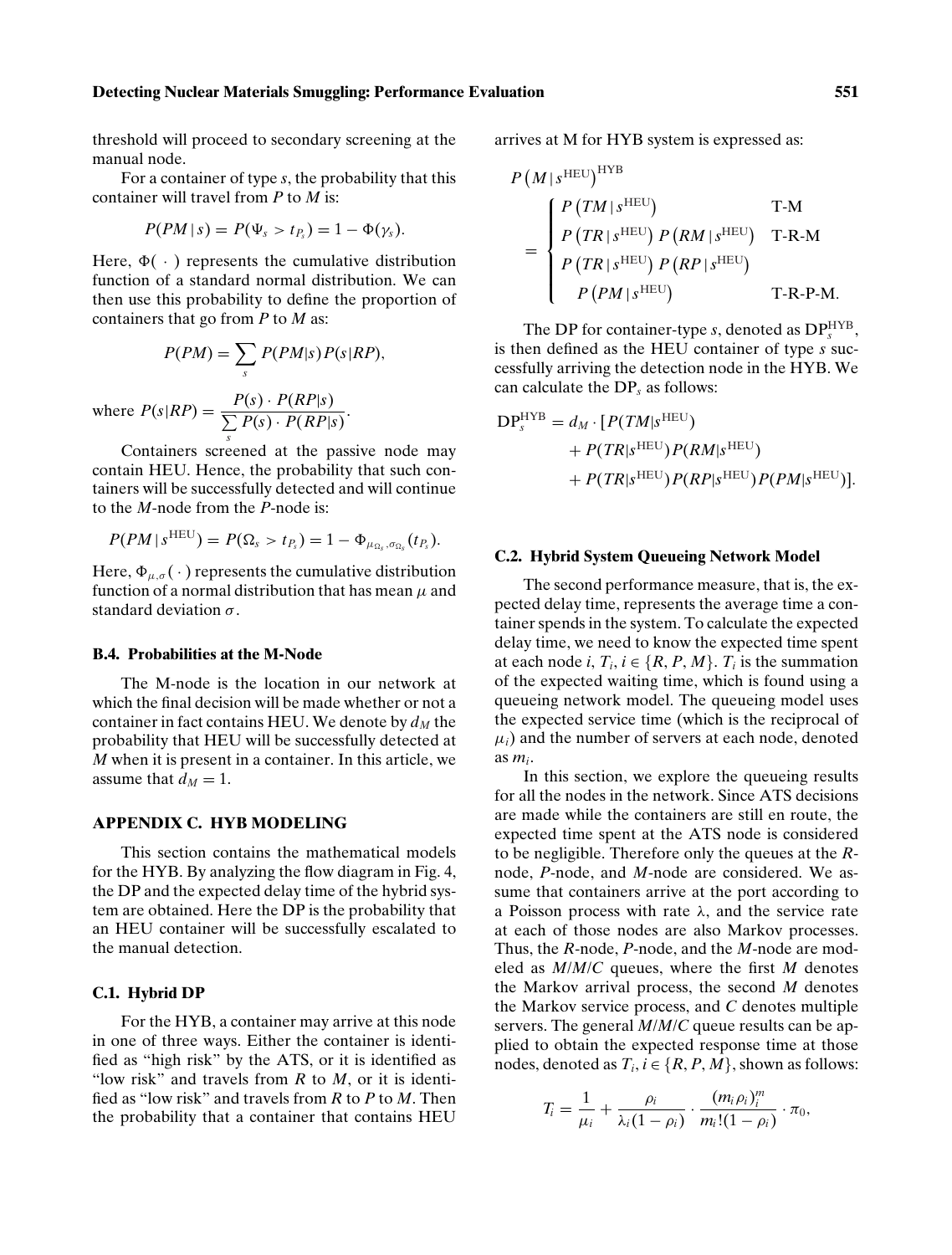where  $\rho_i = \frac{\lambda_i}{m_i \mu_i}$ , and  $\pi_0 = \frac{1}{\sum_{j=0}^{m_i-1} \frac{(m_i \rho_i)^j}{j!} + \frac{(m_i \rho_i)^m_i}{m_i!(1-\rho_i)}}$ . Here,  $\rho_i$  represents the utilization rate at node *i*. The utilization rate at the manual node is  $\rho_M = \frac{\lambda_M}{m_M \mu_M}$ , which is one of the constraints to the optimization problem.

An incoming cargo container can take one of four paths through the system:

$$
\begin{aligned} \n\text{ATS} &\rightarrow M \rightarrow L \\ \n\text{ATS} &\rightarrow R \rightarrow M \rightarrow L \\ \n\text{ATS} &\rightarrow R \rightarrow P \rightarrow M \rightarrow L \\ \n\text{ATS} &\rightarrow R \rightarrow P \rightarrow L \n\end{aligned}
$$

Because the decisions at the ATS node (*T*-node) are made prior to the container's arrival and the loading node (*L*-node) is not considered part of the container inspection policy, we do not include the time spent at these nodes. As such, the time spent in the system for each container type is:

$$
T_s^{HYB}
$$
  
= 
$$
\begin{cases} T_M & \text{with } P(TM) \\ T_R + T_M & \text{with } P(TR)P(RM|s) \\ T_R + T_P + T_M & \text{with } P(TR)P(RP|s)P(PM|s) \\ T_R + T_P & \text{with } P(TR)P(RP|s)(1 - P(PM|s)) \end{cases}
$$

Consequently, the expected delay time of all container types for the hybrid system is:

$$
DT^{HYB} = \sum_{s \in S} T_s^{HYB} \cdot p_s,
$$

where  $p_s$  is the proportion of each container type and listed in Table II.

# **APPENDIX D. ATS INSPECTION SYSTEM MODELING**

This section contains the mathematical models for the ATS-based inspection system, shown in Fig. 1. Compared to the hybrid system in Fig. 4, the ATS system does not have the *R* node. Thus, a container can arrive at the *M* node through two paths: either from the *T* node directly to the *M* node, or from the *T* node to the *P* node and then to the *M* node.

# **D.1. ATS DP**

The probability of a container with HEU inside arriving at the *M* node for the ATS system:

 $P(M|s^{\text{HEU}})$ ATS

$$
= \begin{cases} P(TM|s^{HEU}) & T-M \\ (1 - P(TM|s^{HEU})) P(PM|s^{HEU}) & T-P-M \end{cases}
$$

The DP for container type *s* for the ATS system is then:

$$
DP_s^{ATS} = d_M \cdot [P(TM|s^{HEU}) + (1 - P(TM|s^{HEU}))P(PM|s^{HEU})].
$$

## **D.2. ATS System Queueing Network Model**

The expected delay time for container-type *s* is:

$$
T_s^{\rm ATS}
$$

$$
= \begin{cases} T_M & \text{with } P(TM) \\ T_P + T_M & \text{with } (1 - P(TM))P(PM|s) \\ T_P & \text{with } (1 - P(TM))(1 - P(PM|s)) \end{cases}
$$

Therefore, the expected delay time of all container types for the ATS system is obtained as:

$$
DTATS = \sum_{s \in S} T_s^{ATS} \cdot p_s.
$$

# **APPENDIX E. HCS INSPECTION SYSTEM MODELING**

Similarly, the mathematical formulation for the HCS inspection system is obtained by analyzing the system flow shown in Fig. 3. Containers can arrive at the *M*-node through two paths: either from the *R*node directly to the *M*-node, or from the *R*-node to the *P*-node and then to the *M*-node.

## **E.1. HCS DP**

The probability of a container with HEU inside arriving at the *M*-node for the HCS sytem is:

$$
P(M|s^{HEU})^{HCS}
$$
  
= 
$$
\begin{cases} P(RM|s^{HEU}) & R-M \\ (1 - P(RM|s^{HEU})) P(PM|s^{HEU}) & R-P-M. \end{cases}
$$

The DP for container-type *s* for the HCS system is: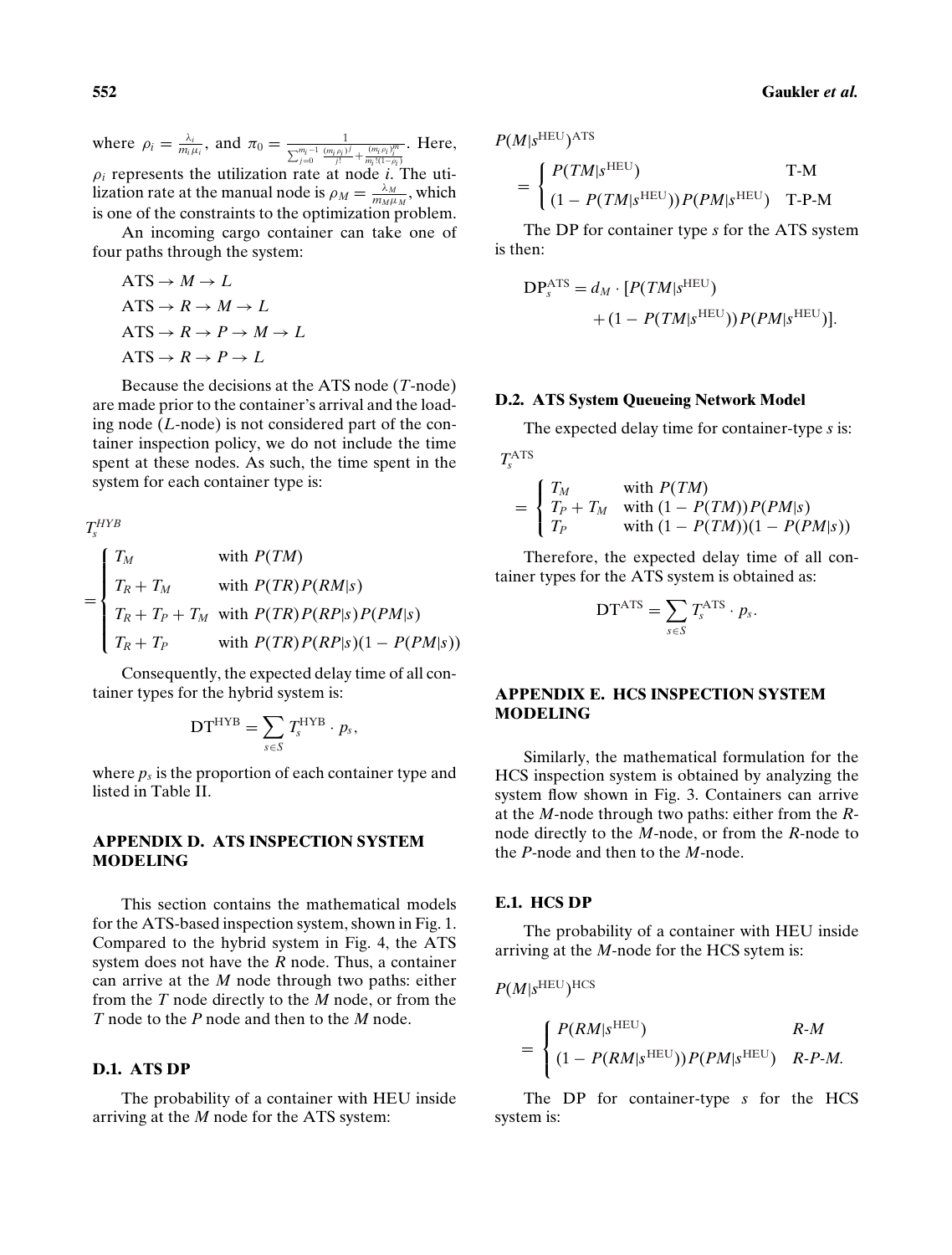$$
DP_s^{HCS} = d_M \cdot [P(RM|s^{HEU}) + (1 - P(RM|s^{HEU}))P(PM|s^{HEU})].
$$

#### **E.2. HCS System Queueing Network Model**

Since the HCS inspection system has queueing at the *R*-node, *P*-node, and the *M*-node, the expected delay time for container-type *s* is:

$$
T_s^{\rm HCS}
$$

$$
= \begin{cases} T_R + T_M & \text{with } P(RM) \\ T_R + T_P + T_M & \text{with } (1 - P(RM))P(PM|s) \\ T_R + T_P & \text{with } (1 - P(RM))(1 - P(PM|s)) \end{cases}
$$

The expected delay time for all container types for the HCS system is then obtained as

$$
DT^{HCS}=\sum_{s\in S}T_s^{HCS}\cdot p_s.
$$

## **REFERENCES**

- 1. Medalia J. Terrorist Nuclear Attacks on SeaPorts: Threat and Response. Congressional Research Service Report, CRS 21293, August 2002.
- 2. Woolf AF. Nuclear Weapons in Russia: Safety, Security, and Control Issues. Congressional Research Service Report, CRS IB98038, August 2003.
- 3. International Atomic Energy Agency. Illicit Trafficking and Other Unauthorized Activities Involving Nuclear and Radioactive Materials Fact Sheet. International Atomic Energy Agency Report, January 2006.
- 4. U.S. Department of Transportation. America's Container Ports: Freight Hubs that Connect Our Nation to Global Markets. U.S. Department of Transportation, June, 2009.
- 5. Frittelli JF. Port and Maritime Security: Backgrounded and Issues for Congress. CRS Report for Congress, Congressional Research Services, RL 31722, May 2005.
- 6. Fetter S, Frolov VA, Miller M, Mozley R, Prilutsky OF, Rodionov SN. Detecting nuclear warheads. Science & Global Security, 1990; 1:225–302.
- 7. International Atomic Energy Agency. Detection of Radioactive Materials at Borders. International Atomic Energy Agency Report, September 2002.
- 8. Union of Concerned Scientists. Weapon Material Basics. Union of Concerned Scientists, 2004. Available at: http://www. ucsusa.org/assets/documents/nwgs/nuclear terorism fissile materials.pdf
- 9. Gaukler GM, Li C, Cannaday R, Chirayath SS, Ding Y. Detecting nuclear materials smuggling: Using radiography to improve container inspection policies. Annals of Operations Research, 2011; 187(1): 65-87.
- 10. Wein LM, Wilkins AH, Baveja M, Flynn SE. Preventing the importation of illicit nuclear materials in shipping containers. Risk Analysis, 2006; 25(5):1377–1393.
- 11. Elsayed EA, Young CM, Xie M, Zhang H, Zhu Y. Portof-entry inspection: Sensor deployment policy optimization.

IEEE Transactions on Automation Science and Engineering, 2009; 6(2):265–276.

- 12. Young CM, Li M, Zhu Y, Xie M, Elsayed EA, Asamov T. Multiobjective optimization of a port-of-entry inspection policy. IEEE Transactions on Automation Science and Engineering, 2010; 7(2):392–400.
- 13. Pan F. Stochastic network interdiction: Models and methods. PhD thesis, University of Texas, Austin, TX, May 2005.
- 14. Morton DP, Pan F, Saeger KJ. Models for nuclear smuggling interdiction. IIE Transactions, 2007; 39:3–14.
- 15. Wein LM, Liu Y, Cao Z, Flynn SE. The optimal spatiotemporal deployment of radiation portal monitors can improve nuclear detection at overseas ports. Science and Global Security, 2007; 15:211–233.
- 16. Atkinson MP, Cao Z, Wein LM. Optimal stopping analysis of a radiation detection system to protect cities from a nuclear terrorist attack. Risk Analysis, 2008; 28(2):353–370.
- 17. Atkinson MP, Wein LM. Spatial queueing analysis of an interdiction system to protect cities from a nuclear terrorist attack. Operations Research, 2008; 56(1):247–254.
- 18. Boros E, Fedzhora L, Kantor PB, Saeger K, Stround P. A large-scale linear programming model for finding optimal container inspection strategies. Naval Research Logistics, 2009; 56(5):404–420.
- 19. Stroud PD. Enumeration of increasing boolean expressions and alternative digraph implementations for diagnostic applications. Pp. 318–333 in Chu H, Ferrer J, Nguyen T, Yu Y (eds). Proceedings Volumn IV, Computer, Communication and Control Technologies. Orlando, FL: International Institute of Informatics and Systematics, August 2003.
- 20. Madigan D, Mittal S, Roberts F. Sequential decision making algorithms for port of entry inspection: Overcoming computational challenges. Pp. 1–7 in Muresan G, Altiok T, Melamed B, Zeng D (eds). Proceedings of IEEE International Conference on Intelligence and Security Informatics. New Jersey: IEEE Press, 2007.
- 21. Boros E, Elsayed E, Kantor P, Robert F, Xie M. Intelligence and security informatics: Techniques and applications. In Optimization Problems for Port-of-Entry Detectio Systems. Studies in Computational Intelligence. Berlin Heidelberg: Springer, 2008.
- 22. Kobza JE, Jacobson SH. Probability models for access security system architectures. Journal of the Operational Research Society, 1997; 48(3):255–263.
- 23. Kobza JE, Jacobson SH. Addressing the dependency problem in access security system architecture design. Risk Analysis, 1996; 16(6):801–812.
- 24. McLay LA, Jacobson SH, Kobza JE. The tradeoff between technology and prescreening intelligence in checked baggage screening for aviation security. Journal of Transportation Security, 2008; 1:107–126.
- 25. McLay LA, Jacobson SH, Nikolaev AG. A sequential stochastic passenger screening problem for aviation security. IIE Transactions, 2009; 41:575–591.
- 26. Stana RM. Cargo Container Inspections: Preliminary Observations on the Status of Efforts to Improve the Automated Targeting System. U.S. Government Accountability Office Report, GAO-06-591T, March 2006.
- 27. Aloise G. Combating nuclear smuggling: DHS Improved Testing of Advanced Radiation Detection Portal Monitors, But Preliminary Results Show Limits of the New Technology. U.S. Government Accountability Office Report, GAO-09- 655, May 2009.
- 28. Moss CE, Hollas CL, McKinney GW, Myers WL. Comparison of active interrogation techniques. IEEE Transactions on Nuclear Science, 2006; 53(4):2242–2246.
- 29. Cirincione R, Cosmas A, Low C, Peck J, Wilds J. Barriers to the Success of 100 Percent Maritime Cargo Container Scanning. Massachusetts Institute of Technology